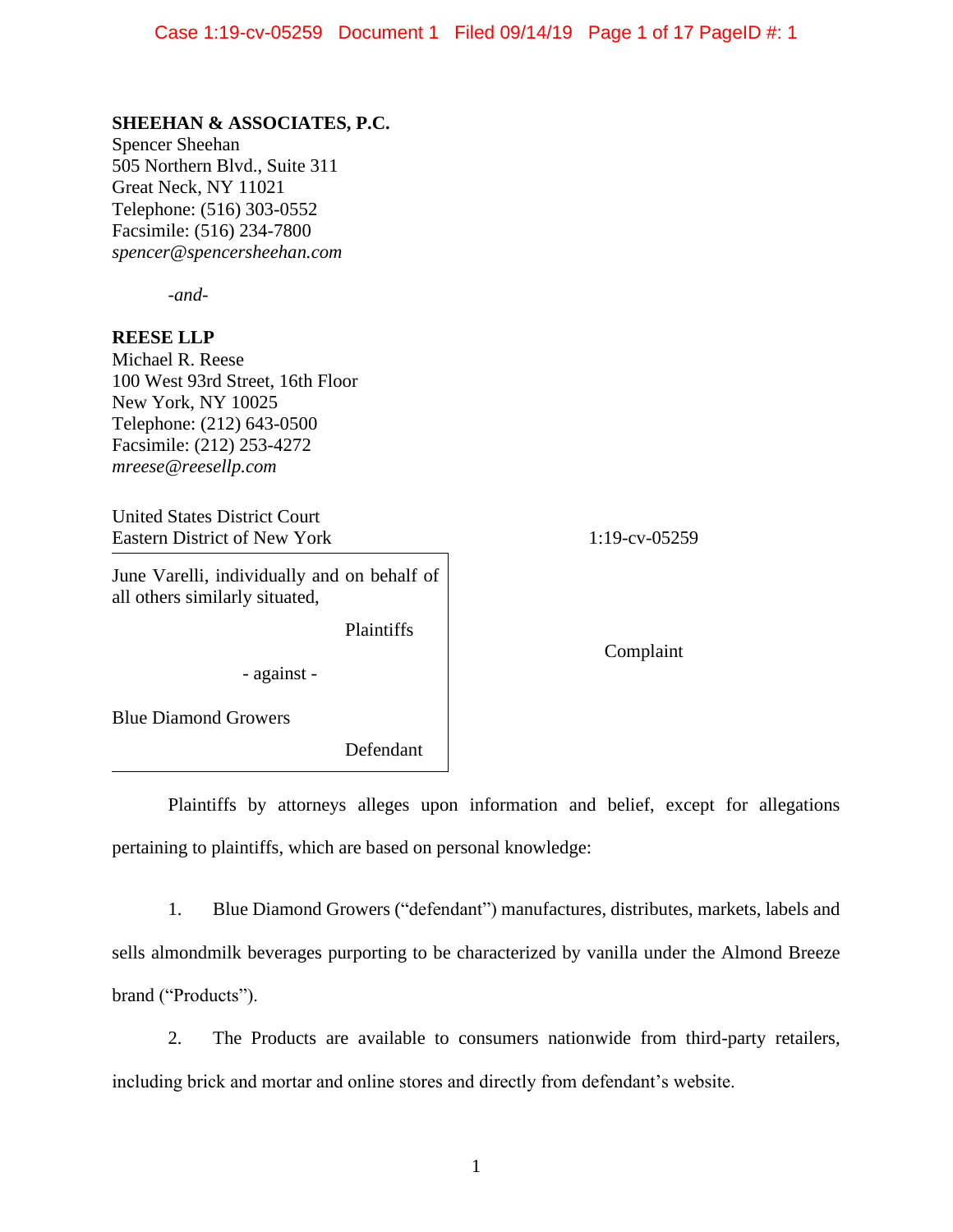# Case 1:19-cv-05259 Document 1 Filed 09/14/19 Page 2 of 17 PageID #: 2

3. The Product Lines include Regular, Unsweetened, Reduced Sugar, Hint of Honey and Added Calcium and are sold in eight (8), ten (10), eleven (11), thirty-two (32), sixty-four (64) and ninety-six (96) ounce cartons and bottles across the Product Lines.

4. The Products' labeling or advertising makes direct representations with respect to their primary recognizable and characterizing flavor, by word, vignette, e.g., depiction of a fruit, or other means, through the word "Vanilla" on the top of the principal display panel, parallel with the base of the product, shown in the examples below.  $1$ 



- I. Vanilla is Constantly Subject to Efforts at Imitation Due to High Demand
	- 5. In 1908, E. M. Chace, Assistant Chief of the Foods Division of the U.S. Department

 $1$  21 C.F.R. § 101.22(i).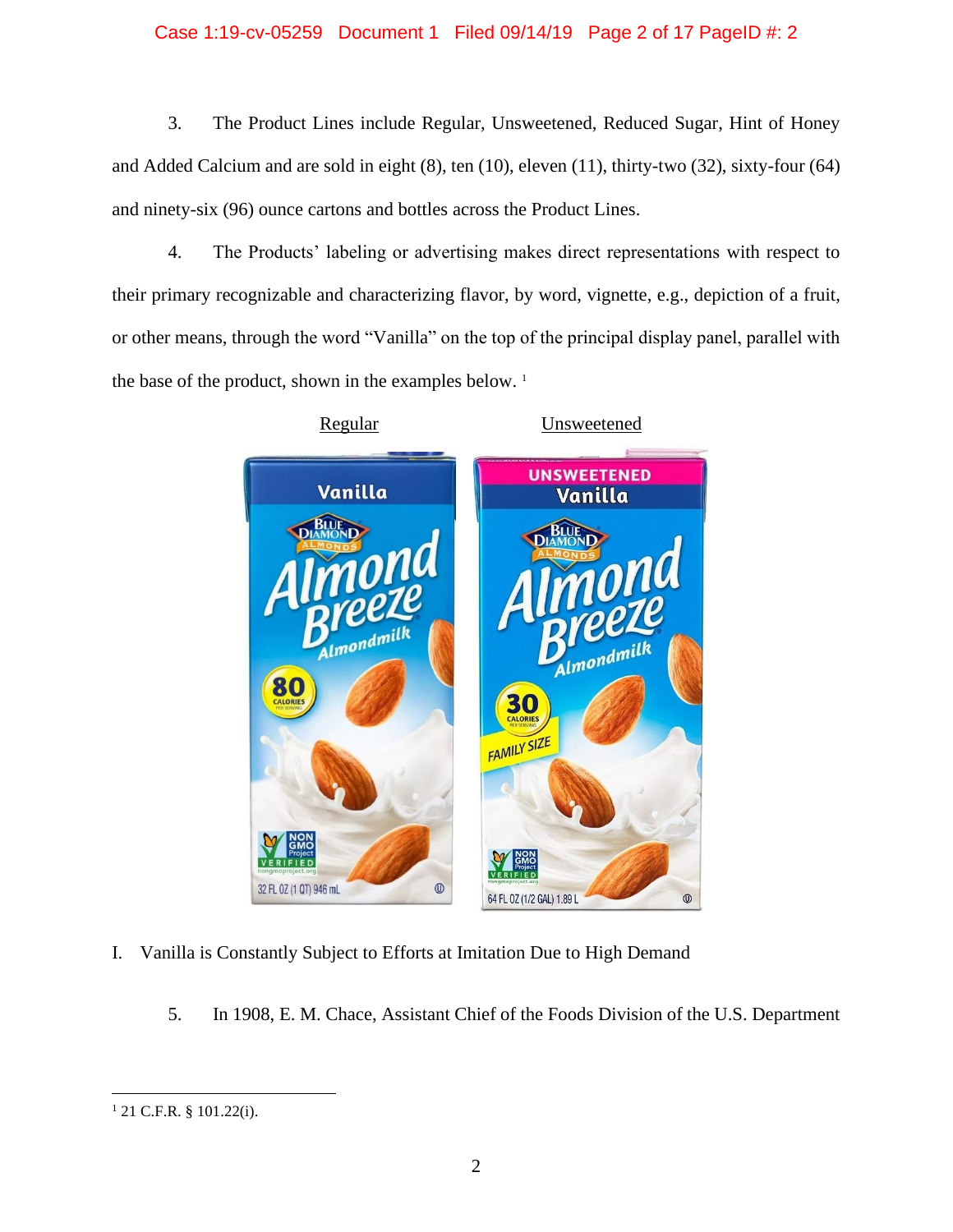#### Case 1:19-cv-05259 Document 1 Filed 09/14/19 Page 3 of 17 PageID #: 3

of Agriculture's Bureau of Chemistry, noted "There is at least three times as much vanilla consumed [in the United States] as all other flavors together."<sup>2</sup>

6. By law, vanilla refers to "the total sapid and odorous principles extractable from oneunit weight of vanilla beans."<sup>3</sup>

7. The global landscape since The Pure Food and Drugs Act, enacted in 1906 to "protect consumer health and prevent commercial fraud," has changed little.<sup>4</sup>

8. Daily headlines alert us to this resurgent international threat of "food fraud" – from olive oil made from cottonseeds to the horsemeat scandal in the European Union.<sup>5</sup>

9. While "food fraud" has no agreed-upon definition, its typologies encompass an everexpanding, often overlapping range of techniques with one common goal: giving consumers less than what they bargained for.

10. Vanilla is considered a "high-risk [for food fraud] product because of the multiple market impact factors such as natural disasters in the source regions, unstable production, wide variability of quality and value of vanilla flavorings," second only to saffron in price.<sup>6</sup>

11. Its value as the second most expensive flavoring ingredient after saffron has made it a constant target of those seeking to dilute, imitate, adulterate and "extend" the flavor of this

<sup>2</sup> E. M. Chace, "The Manufacture of Flavoring Extracts," Yearbook of the United States Department of Agriculture 1908 (Washington, DC: Government Printing Office, 1909) pp.333–42, 333 quoted in [Nadia Berenstein,](http://nadiaberenstein.com/) ["Making a](https://www.ncbi.nlm.nih.gov/pubmed/28027702)  [global sensation: Vanilla flavor, synthetic chemistry, and the meanings of purity,](https://www.ncbi.nlm.nih.gov/pubmed/28027702)" History of Science 54.4 (2016): 399-424 at 399.

<sup>3</sup> 21 C.F.R. §169.3(c).

<sup>4</sup> Berenstein, 412.

<sup>&</sup>lt;sup>5</sup> Jenny Eagle, <u>'Today's complex, fragmented, global food supply chains have led to an increase in food fraud',</u> FoodNavigator.com, Feb. 20, 2019; M. Dourado et al., [Do we really know what's in our plate?.](https://www.tandfonline.com/doi/abs/10.1080/07853890.2018.1562748) Annals of Medicine, 51(sup1), 179-179 (May 2019); Aline Wisniewski et al., ["How to tackle food fraud in official food control authorities](https://doi.org/10.1007/s00003-019-01228-2)  [in Germany.](https://doi.org/10.1007/s00003-019-01228-2)" Journal of Consumer Protection and Food Safety: 1-10. June 11, 2019.

<sup>&</sup>lt;sup>6</sup> Société Générale de Surveillance SA, ("SGS "), Authenticity Testing of Vanilla Flavors - Alignment Between [Source Material, Claims and Regulation,](https://www.sgs.com/en/events/2019/05/authenticity-testing-of-vanilla-flavors) May 2019.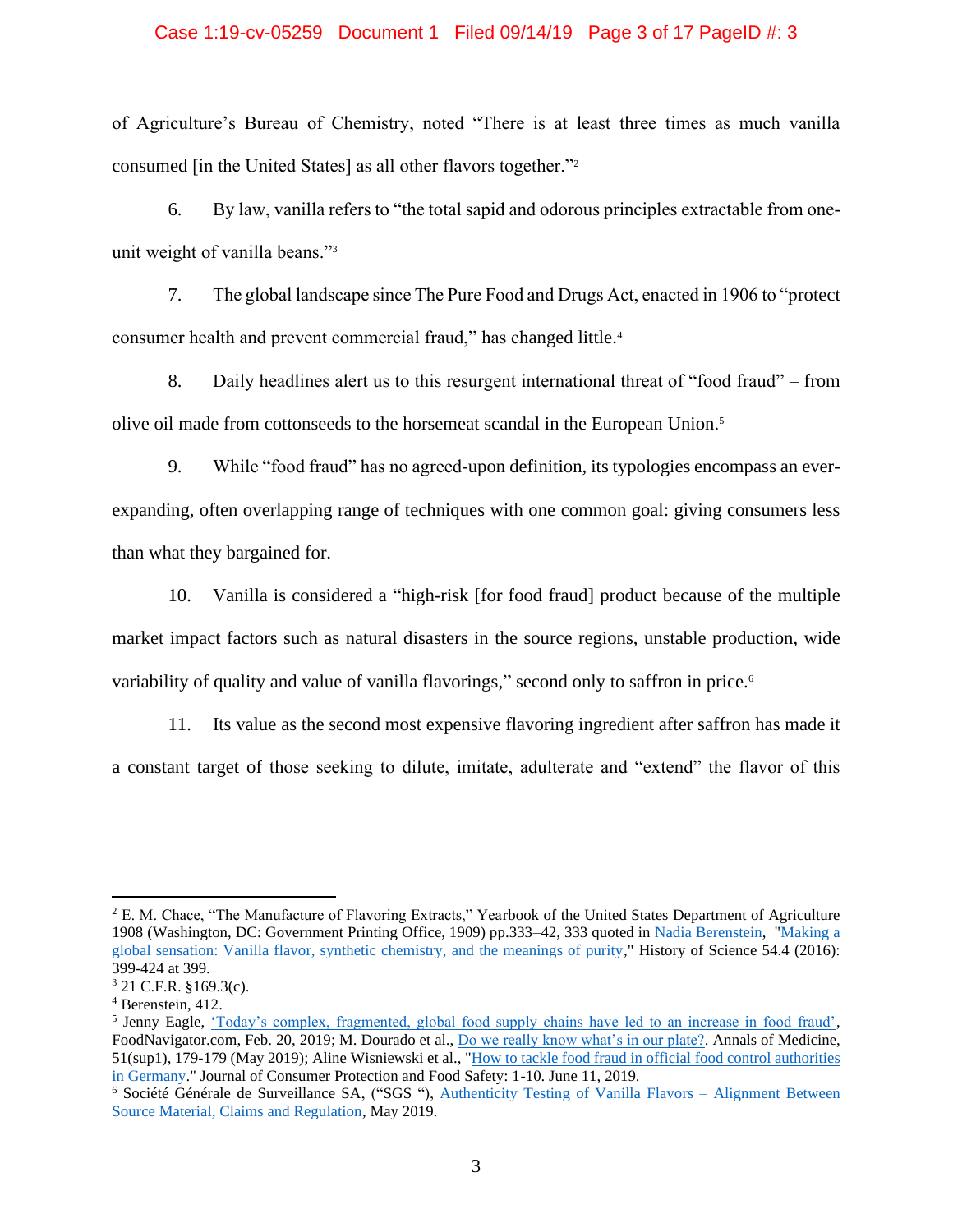tropical orchid.<sup>7</sup>

12. These general typologies of food fraud are applied to how it is carried out in vanilla. 8

# Type Example

- $\triangleright$  Cheating on analytical tests by containing markers specifically tested for
- $\triangleright$  Cheating by giving consumers the impression the food or ingredient is present in greater amounts and/or higher quality form than it contains
- ➢ Substitution or Replacement a food product/ingredient with an alternate food product/ingredient of lower quality
- $\triangleright$  Coloring agents to produce a more attractive color
- Manipulation of the carbon isotope ratios to produce synthetic vanillin with similar carbon isotope composition to natural vanilla
- Ground vanilla beans and/or seeds to provide visual appeal as "specks" so consumer thinks they are a result of the product containing real vanilla bean, when the ground beans have been exhausted of flavor, and any vanilla flavor tasted may not even be due to the presence of real vanilla
- Tonka beans, which are banned from entry to the United States, instead of vanilla beans;
- Coumarin, phytochemical found in Tonka beans, to increase the vanilla flavor perception.
- Caramel in vanilla extracts to darken the substance's color additives like caramel to enhance the hue of an imitation vanilla so it more closely resembles real vanilla;<sup>9</sup>
- Annatto and turmeric in dairy products purporting to be flavored with vanilla, to darken the color to better resemble the hue of rich, yellow butter.

 $\alpha$  "Extend" in the context of flavoring is a modern way to say "dilute" or "adulterate" – to make what is being "extended" go farther. Since "dilute" and "adulterate" have a deserved negative connotation, the flavor industry and technical trade literature use the euphemistic term, "extend," or sometimes "fortify."

<sup>8</sup> Kathleen Wybourn, DNV GL, [Understanding Food Fraud and Mitigation Strategies,](https://www.ifsqn.com/fsf/Understanding%20Food%20Fraud.pdf) PowerPoint Presentation, Mar. 16, 2016.

<sup>9</sup> Renée Johnson, "Food fraud and economically motivated adulteration of food and food ingredients." Congressional Research Service R43358, January 10, 2014.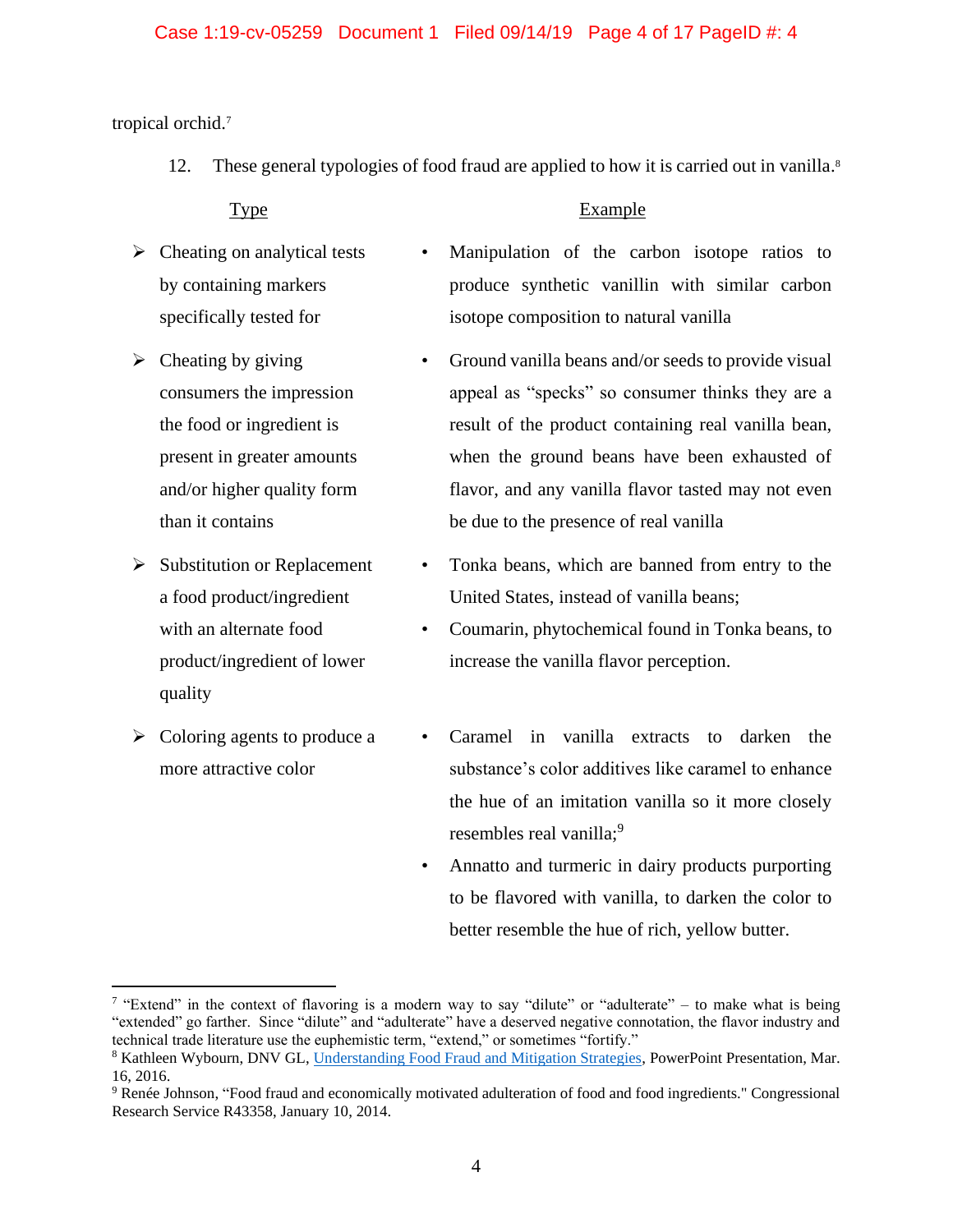- $\triangleright$  Addition of less expensive substitute ingredient to mimic flavor of more valuable component
- Synthetically produced ethyl vanillin, derived from wood pulp, tree bark or coal tar.
- ➢ Ingredient list deception<sup>10</sup> Subtle, yet deliberate misidentification and obfuscation of a product's components and qualities as they appear on the ingredient list – "ground vanilla beans" as containing actual vanilla flavor when they are devoid of any naturally occurring vanilla flavor.
- ➢ Diluting/Extending Combination with a variety of flavoring substances such as propenyl guaethol ("Vanitrope"), a "flavoring agent [, also] unconnected to vanilla beans or vanillin, but unmistakably producing the sensation of vanilla."<sup>11</sup>
	- "Spiking" or "fortification" of vanilla through addition of natural flavors which simulate the taste of vanilla, contrary to consumer expectations and law.

13. The "food fraud" typologies evident in the Products include one or more of the above-described types.

- II. The Representations are Misleading because the Flavor is Not Only Derived from Vanilla and/or the Amount of Vanilla is Insufficient to Independently Characterize the Products
	- 14. The "vanilla almondmilk" Products are expected to contain the characterizing food

<sup>&</sup>lt;sup>10</sup> Recent example of this would be "evaporated cane juice" as a more healthful sounding term to consumers to identify sugar

<sup>&</sup>lt;sup>11</sup> Berenstein, 423.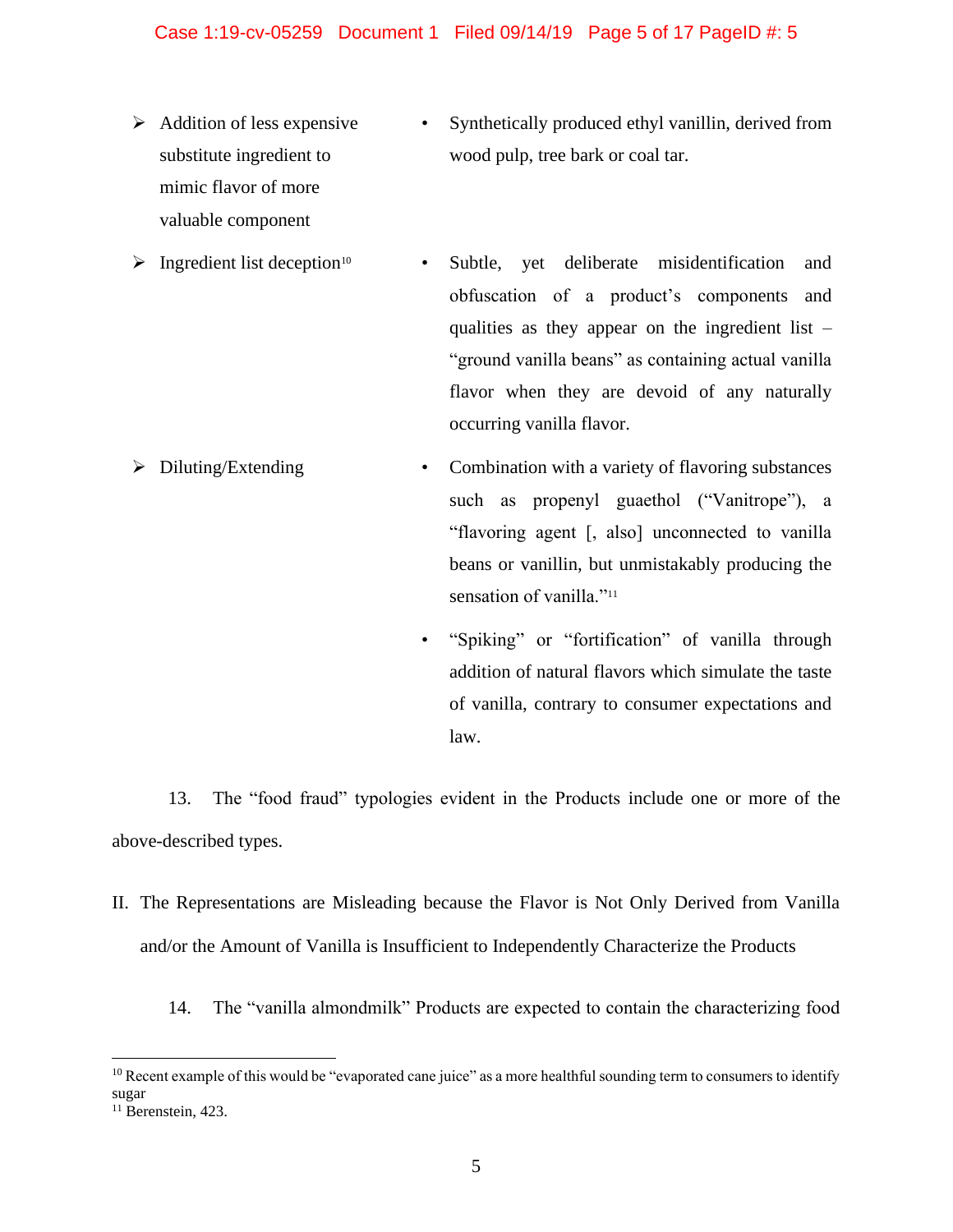ingredient, vanilla.

15. The front labels represent that the vanilla (i) flavor is exclusively derived from the

vanilla plant and (ii) present in an amount sufficient to independently characterize the Products.

16. The ingredient lists for the Products vary slightly across the Product Lines since some

Products contain sugar, honey, more calcium, etc.

17. These representations are misleading because the ingredient lists reveal the Products

contains "Natural Flavor." 12

# Ingredient List – Unsweetened Vanilla

**Ingredients: Almondmilk (Filtered Water,** Almonds), Calcium Carbonate, Natural Flavors, Sea Salt, Potassium Citrate, Sunflower Lecithin, Gellan Gum, Vitamin A Palmitate, Vitamin D2, D-Alpha-Tocopherol (Natural Vitamin E).

**Ingredients:** Almondmilk (Filtered Water, Almonds), Calcium Carbonate, Natural Flavor, Sea Salt, Potassium Citrate, Sunflower Lecithin, Gellan Gum, Vitamin A Palmitate, Vitamin D2, D-Alpha-Tocopherol (Natural Vitamin E).

18. The flavoring ingredients, shown below in the Unsweetened Vanilla Product, are

consistent and identical across the Product Lines and are not impacted by whether the particular

variety contains sugar, honey, added calcium, etc.

19. "Natural flavor" refers to "the essential oil, oleoresin, essence or extractive…which

contains the flavoring constituents" from a natural source such as plant material and can refer to combinations of natural flavors.<sup>13</sup>

20. If the "natural flavor" only consisted of vanilla, this more valuable ingredient would

<sup>12</sup> 21 C.F.R. § 169.177 (Vanilla flavoring.).

<sup>13</sup> 21 C.F.R. § 101.22(a)(3).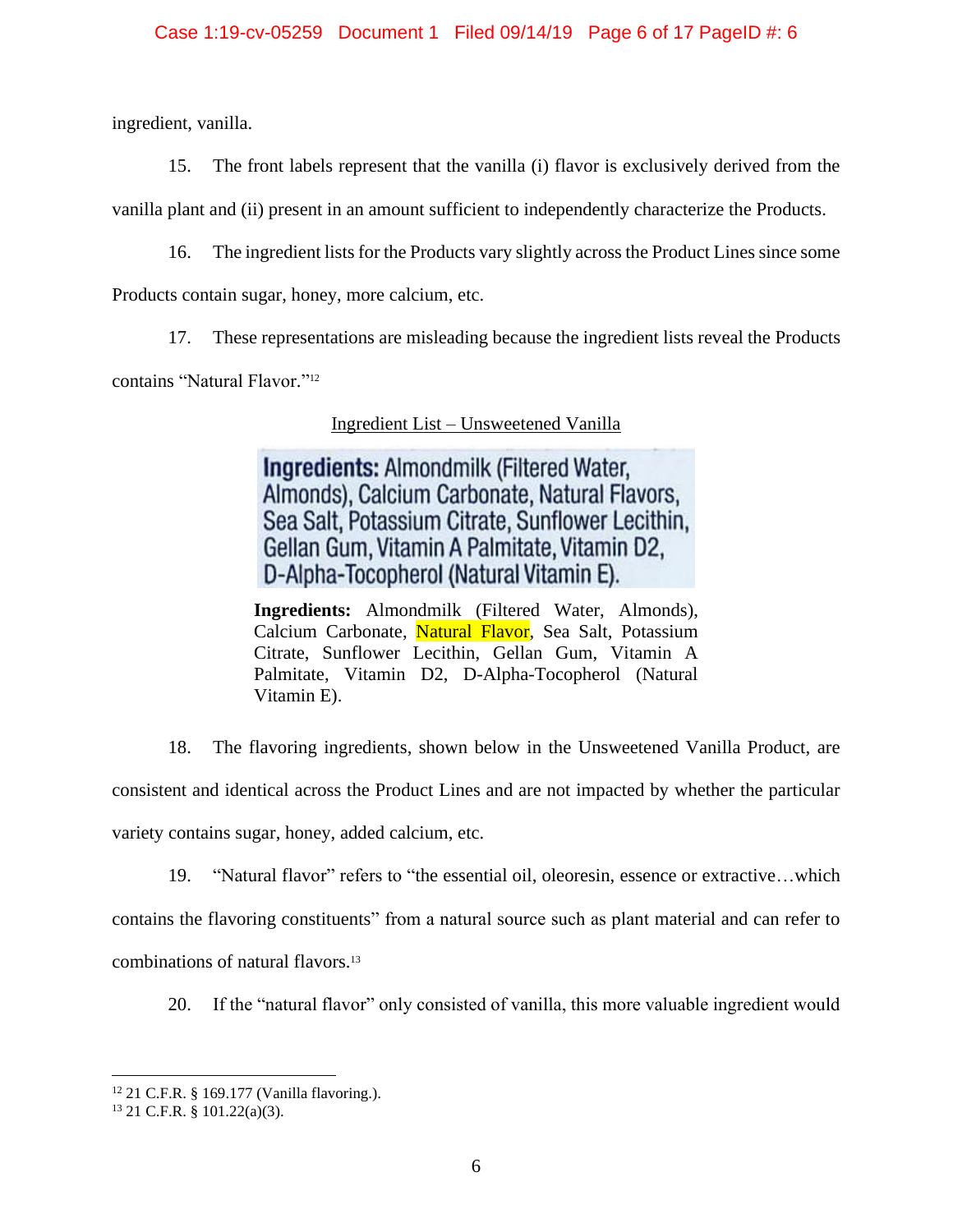#### Case 1:19-cv-05259 Document 1 Filed 09/14/19 Page 7 of 17 PageID #: 7

be listed, i.e., vanilla extract, vanilla flavor or flavoring, instead of the opaque and ubiquitous "natural flavor."

21. The declaration of "natural flavor" in the Products refers to a combination of flavors, of which real vanilla is contained in a smaller amount than expected.

22. The other components of the natural flavor are from non-vanilla natural sources

23. Because the Products contain flavor not derived from the characterizing food ingredient of vanilla, their unqualified, prominent and conspicuous representation as "Vanilla" is false, deceptive and misleading.

#### A. Vanilla-Flavored Almondmilk is a Non-Misleading Product Name

24. If the amount of vanilla is insufficient to independently characterize the Products, a non-misleading description and name would be "Natural Vanilla Flavored Almondmilk" or "Vanilla Flavored Almondmilk," if the "other natural flavors" do not purport to simulate vanilla or contain vanillin.<sup>14</sup>

# B. Vanilla Almondmilk with Other Natural Flavor is a Misleading Product Name

25. If the amount of vanilla is sufficient to independently characterize the Products, a non-misleading description and name could be "Vanilla Almondmilk With Other Natural Flavor."

26. The designation "with other natural flavor" is used where flavor components

<sup>&</sup>lt;sup>14</sup> 21 C.F.R. § 101.22(i)(1)(i) ("If the food is one that is commonly expected to contain a characterizing food ingredient, e.g., strawberries in "strawberry shortcake", and the food contains natural flavor derived from such ingredient and an amount of characterizing ingredient insufficient to independently characterize the food").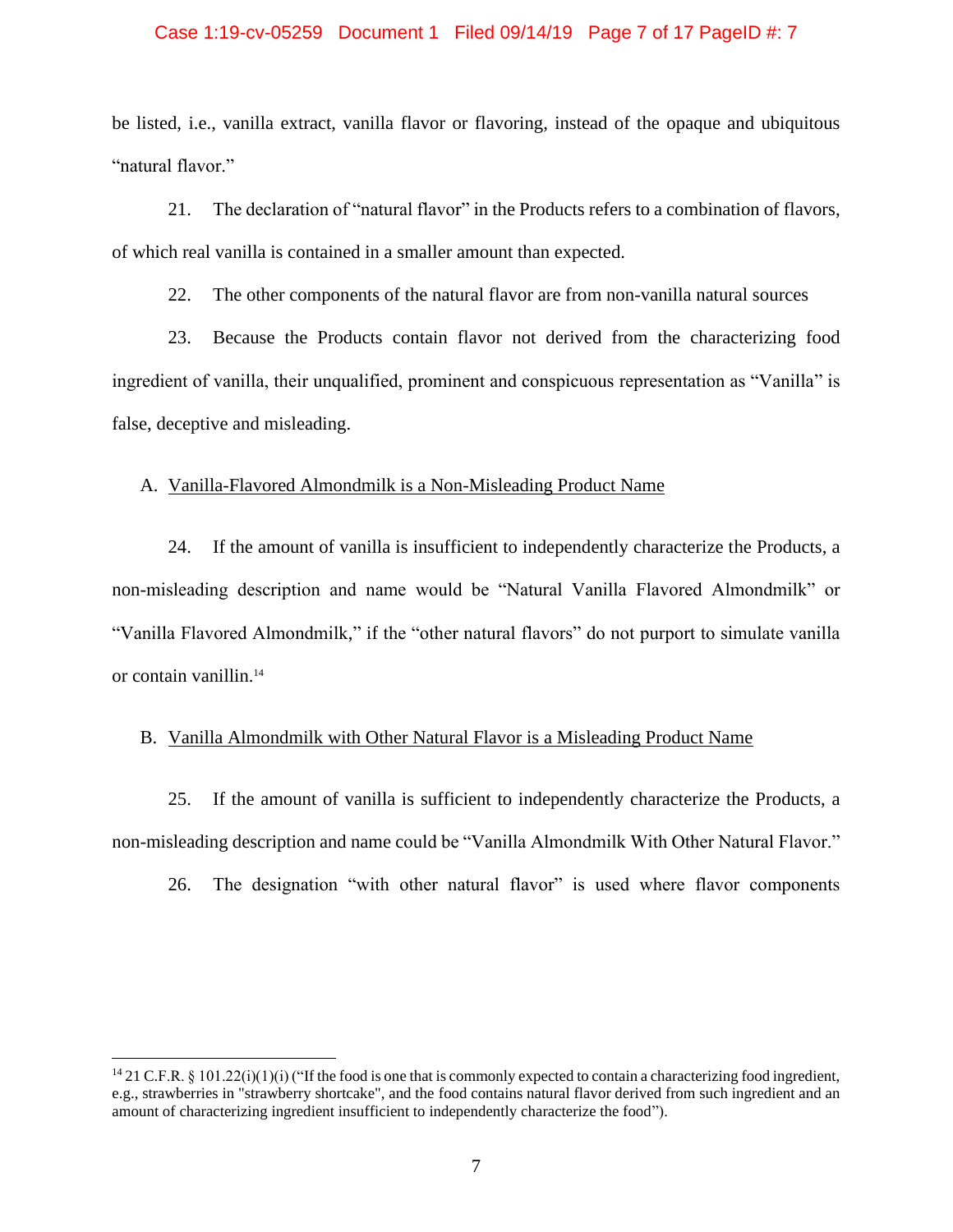#### Case 1:19-cv-05259 Document 1 Filed 09/14/19 Page 8 of 17 PageID #: 8

"simulate[s], resemble[s] or reinforce[s] the characterizing flavor."<sup>15</sup>

27. Because consumers associate the unqualified use of the term "vanilla" with the standardized vanilla ingredients – vanilla extract or vanilla flavor – of high quality and cost, a front label designation of "Vanilla Almondmilk With Other Natural Flavor" should be accompanied by the percentages of vanilla flavoring or extract and the non-vanilla flavoring.<sup>16</sup>

28. The purpose of providing additional information on the front label with respect to the vanilla content of the flavoring ingredient is to limit or prevent any ambiguity as to whether the product contained a standardized vanilla ingredient.

# C. Vanilla with Other Natural Flavors is Plausibly Vanilla, Vanillin and Other Natural Flavors Which are Characterizing for the Products

29. Given standard industry practices, the likely ingredient used by defendant for the Products is one designated as "Vanilla With Other Natural Flavors" or "Vanilla WONF," which contains some vanilla flavor and some flavor from non-vanilla albeit natural sources.<sup>17</sup>

30. Where vanilla is combined with vanillin, it is required to be labeled based on its classification into one of the three standardized combination ingredients: Vanilla-vanillin extract, Vanilla-vanillin flavoring and Vanilla-vanillin powder. 18

31. When used with vanilla, vanillin is required to be identified as an artificial flavor,

<sup>&</sup>lt;sup>15</sup> 21 C.F.R. § 101.22(i)(1)(iii) ("If the food contains both a characterizing flavor from the product whose flavor is simulated and other natural flavor which simulates, resembles or reinforces the characterizing flavor, the food shall be labeled in accordance with the introductory text and paragraph  $(i)(1)(i)$  of this section and the name of the food shall be immediately followed by the words "with other natural flavor" in letters not less than one-half the height of the letters used in the name of the characterizing flavor.")

<sup>16</sup> 21 C.F.R. § 102.5.

<sup>&</sup>lt;sup>17</sup> Declared on the Ingredient List of Certain Products as Natural Vanilla Flavor with Other Natural Flavor; An ingredient designated "[CHARACTERIZING FLAVOR] + WONF" should contain enough flavor from the food or flavor which precedes "WONF" to sufficiently independently characterize the food. <sup>18</sup> 21 C.F.R. § 169.180, § 169.181, § 169.182.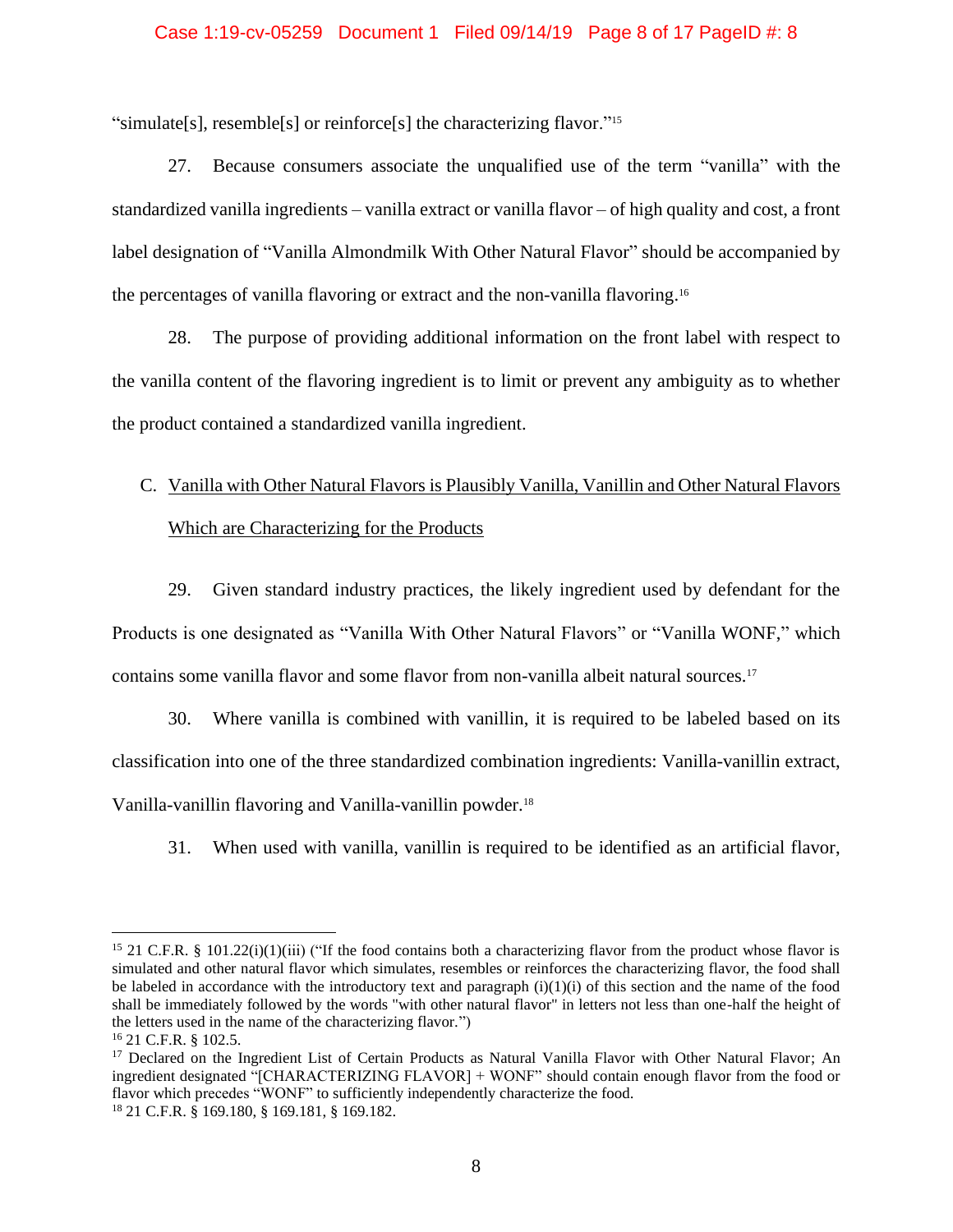#### Case 1:19-cv-05259 Document 1 Filed 09/14/19 Page 9 of 17 PageID #: 9

even if the vanillin is made from natural materials and through a natural process.<sup>19</sup>

32. These standards and requirements were established for these ingredients so companies would not "boost," "fortify" or "spike" a miniscule amount of real vanilla with the addition of vanillin that was not derived from vanilla beans.

33. Since the vanilla standards take precedence over the general flavoring regulations where they may be in conflict, the Products' front label representations and ingredient list declaration would be misleading if they contained added vanillin as part of the "other natural flavors."

34. It would be misleading to not provide equal disclosure and prominence to the vanilla and vanillin which are contained in the Products, since a very small amount of vanillin can have the flavoring effect of a significant amount of vanilla.

35. Where only the vanilla part of the combination ingredient is acknowledged, the consumer gets the misimpression that what they are tasting and paying more money for is the flavoring derived from real vanilla beans.

36. The addition of "other natural flavors" which contain vanillin – even if from a natural source and made through a natural process – is contrary to and inconsistent with the vanilla standards of identity, which specifically provide for the three vanilla-vanillin combinations, which require declaration that the vanillin is an artificial ingredient and has no connection to the vanillin from vanilla beans.

### III. Conclusion

37. The proportion of the characterizing component, vanilla, has a material bearing on

<sup>&</sup>lt;sup>19</sup> See 21 C.F.R. § 169.180(b), § 169.181(b), § 169.182(b), which uniformly state that the name of the food must be "followed immediately by the statement 'contains vanillin, an artificial flavor (or flavoring).'"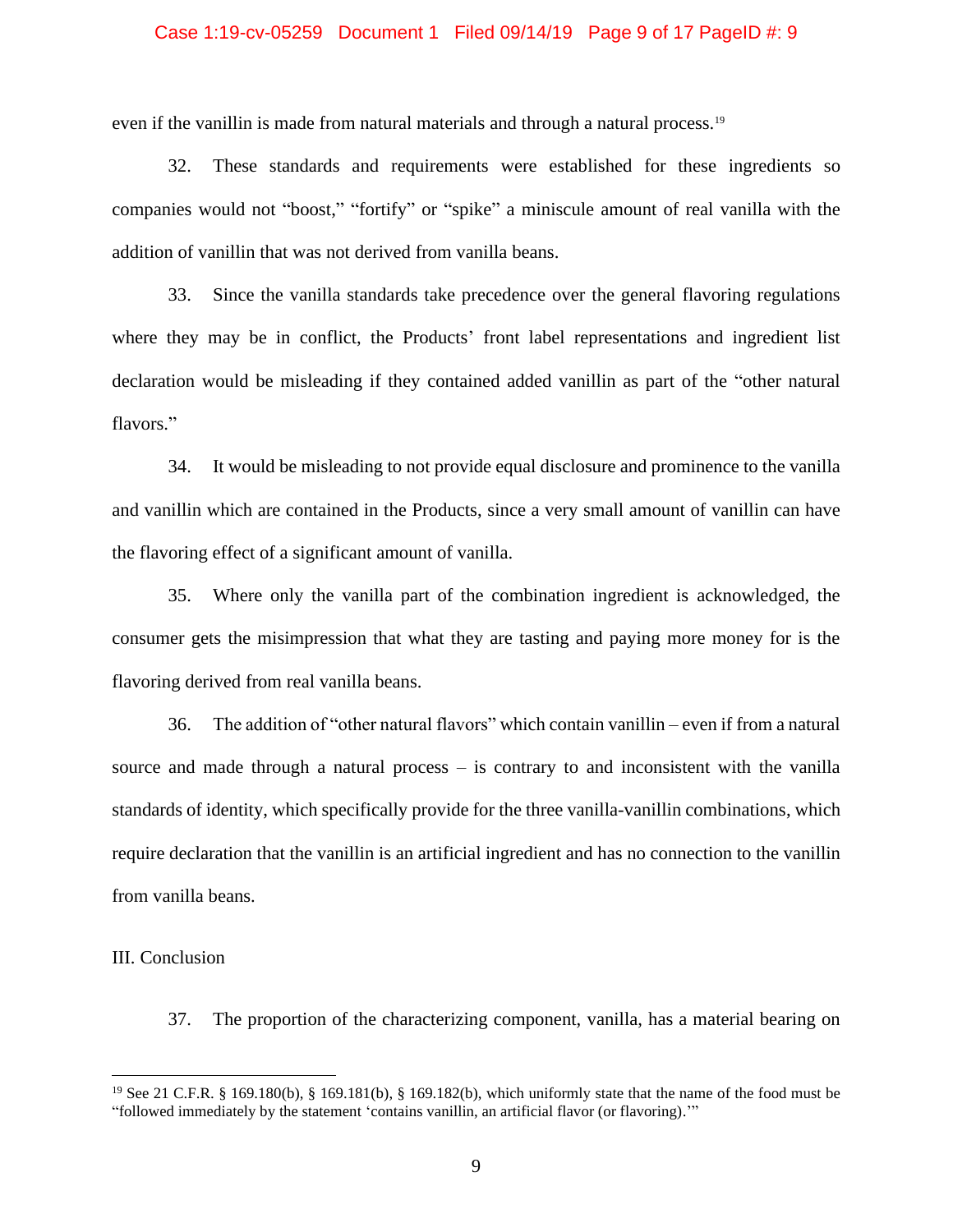# Case 1:19-cv-05259 Document 1 Filed 09/14/19 Page 10 of 17 PageID #: 10

price or consumer acceptance of the Products because it is more expensive and desired by consumers.

38. Had Plaintiff and Class members known the truth about the Products, they would not have bought the Product or would have paid less for it.

39. The Products contain other representations which are misleading and deceptive.

40. As a result of the false and misleading labeling, the Products are sold at premium prices, approximately no less than \$5.99, per 64 OZ quart (1.89L) (across the Product Lines), excluding tax – compared to other similar products represented in a non-misleading way.

#### Jurisdiction and Venue

41. Jurisdiction is proper pursuant to 28 U.S.C. § 1332(d)(2).

42. Upon information and belief, the aggregate amount in controversy is more than \$5,000,000.00, exclusive of interests and costs.

43. This court has personal jurisdiction over defendant because it conducts and transacts business, contracts to supply and supplies goods within New York.

44. Venue is proper because plaintiff and many class members reside in this District and defendant does business in this District and State.

45. A substantial part of events and omissions giving rise to the claims occurred in this District.

#### Parties

46. Plaintiff is a citizen of Queens County, New York.

47. The allegations as related to laws of other states where no named plaintiff has been disclosed serves as a placeholder upon joinder or amendment.

48. Defendant is a California Cooperative Corporation with a principal place of business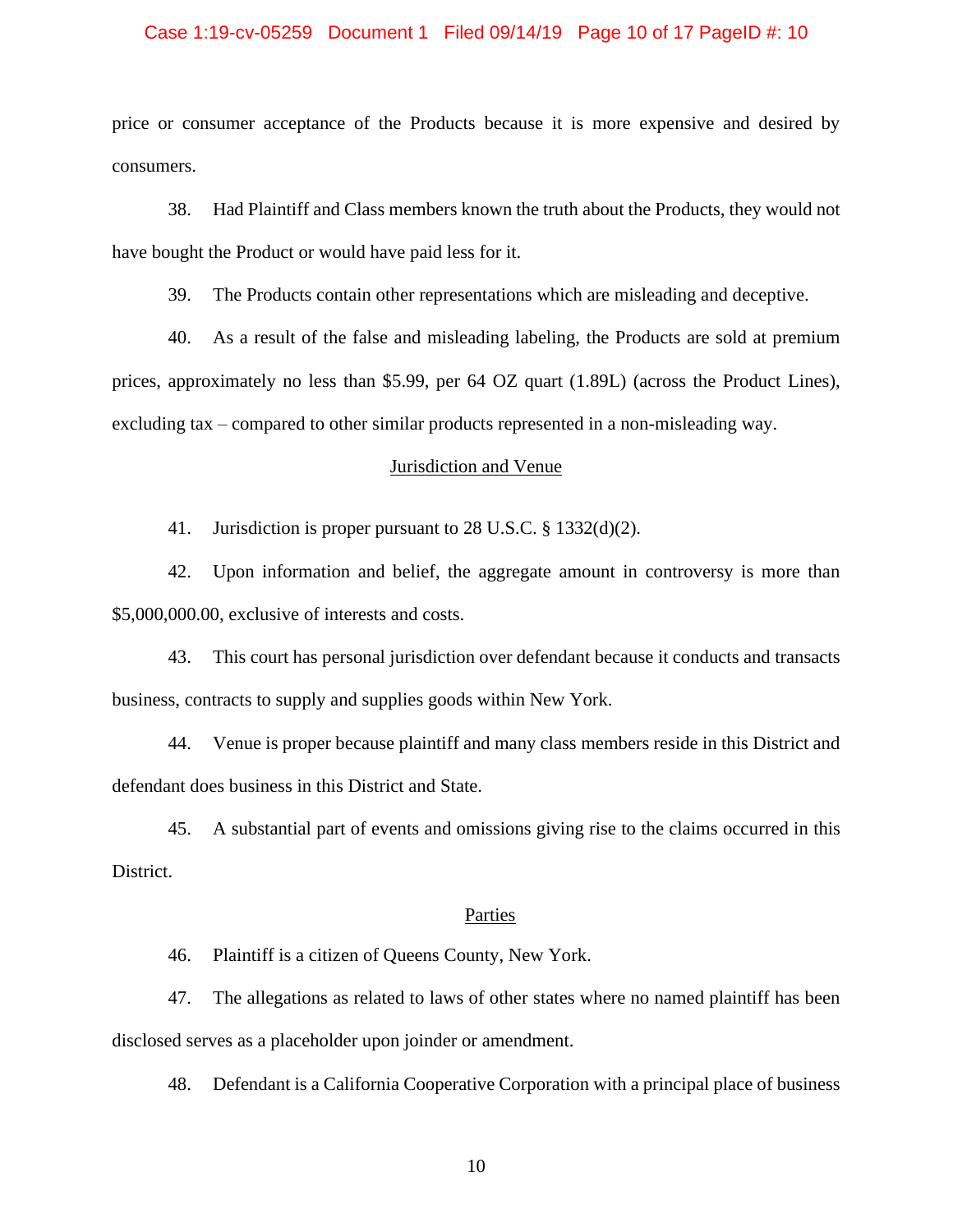in Sacramento, California (Sacramento County).

49. During the class period, Plaintiff purchased one or more of the Products for personal use, consumption or application with the representations described herein, for no less than the price indicated, *supra*, excluding tax, within their districts and/or states.

50. Plaintiff purchased the Products based upon the representations on the packaging.

51. Plaintiff would consider purchasing the Products again if there were assurances that the Products' representations were no longer misleading.

# Class Allegations

52. The classes will consist of all consumers in all 50 states with sub-classes for the individual states and nationwide classes.

53. The present complaint contains Plaintiffs from: New York, who will represent his/her/their state sub-classes of persons who purchased any Products containing the actionable representations during the statutes of limitation.

54. Common questions of law or fact predominate and include whether the representations were likely to deceive reasonable consumers and if Plaintiff and class members are entitled to damages.

55. Plaintiff's claims and the basis for relief are typical to other members because all were subjected to the same representations.

56. Plaintiff is adequate representatives because their interests do not conflict with other members.

57. No individual inquiry is necessary since the focus is only on defendant's practices and the class is definable and ascertainable.

58. Individual actions would risk inconsistent results, be repetitive and are impractical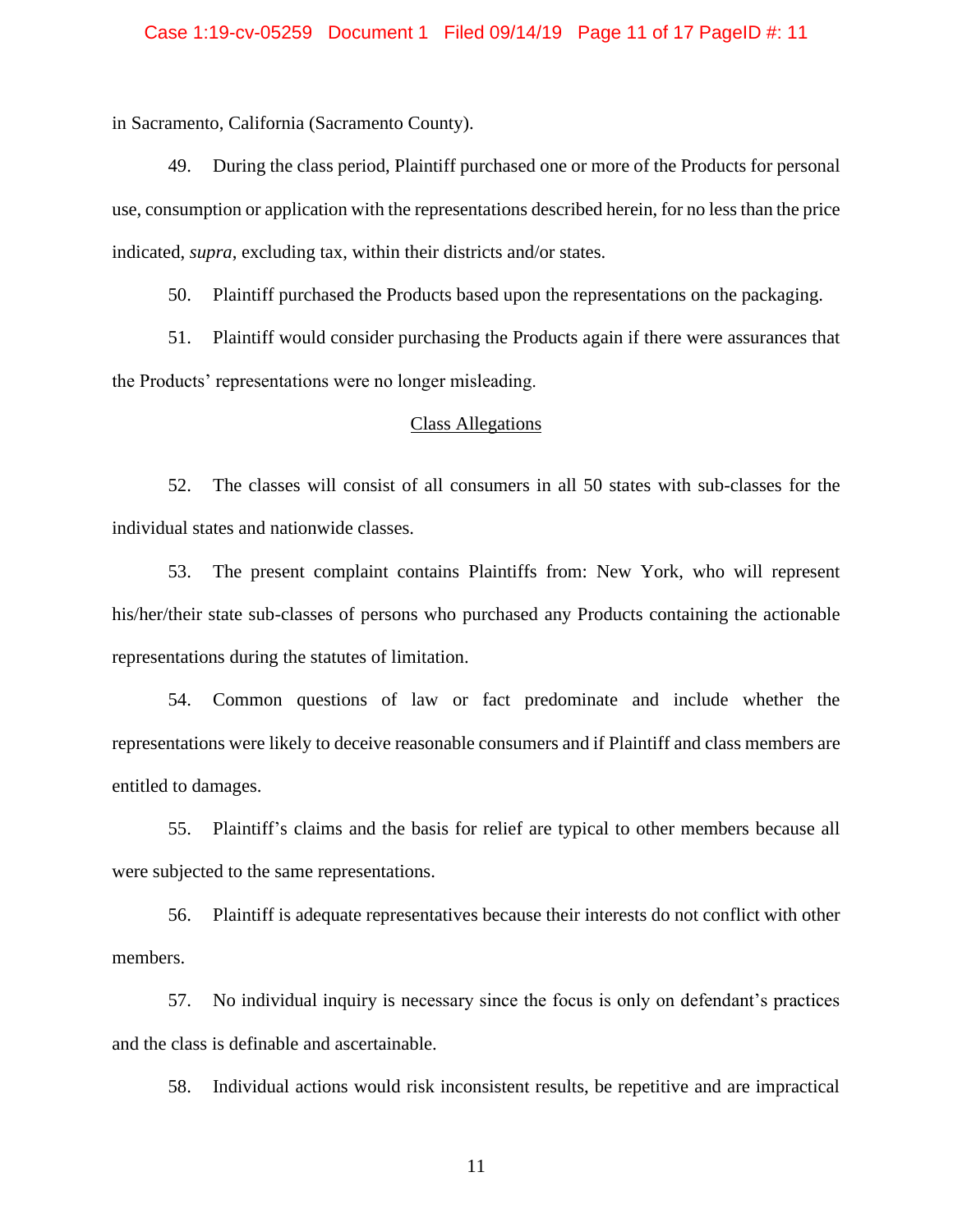#### Case 1:19-cv-05259 Document 1 Filed 09/14/19 Page 12 of 17 PageID #: 12

to justify, as the claims are modest.

59. Plaintiff's counsel is competent and experienced in complex class action litigation and intends to adequately and fairly protect class members' interests.

60. Plaintiff seeks class-wide injunctive relief because the practices continue.

# New York General Business Law ("GBL") §§ 349 & 350 and Consumer Protection Statutes of Other States and Territories

61. Plaintiff asserts causes of action under the consumer protection statutes of New York and subsequently identified plaintiffs will assert the all 50 states, with Plaintiff asserting the consumer protection laws of his or her individual state.

62. Plaintiff and class members assert causes of action under the consumer protection laws of their States.

63. Defendant's conduct was misleading, deceptive, unlawful, fraudulent, and unfair because (1) it gives the impression to consumers the Products contain more of the characterizing ingredients than they actually do and (2) the ingredient list fails to dispel ambiguity and reinforces the front-label impression as to a greater amount of the characterizing ingredients.

64. Defendant's acts, practices, advertising, labeling, packaging, representations and omissions are not unique to the parties and have a broader impact on the public.

65. Plaintiff and class members desired to purchase products which were as described by defendant and expected by reasonable consumers, given the product type.

66. After mailing appropriate notice and demand, Plaintiffs who reside in a State where notice is required prior to seeking damages under that State's Consumer Protection Statutes, will have mailed and/or have amended this complaint to request damages. Cal. Civil Code § 1782(a), (d); Mass. UDAP, Mass. Gen Laws Ch. 93A, etc.

67. The representations and omissions were relied on by Plaintiff and class members,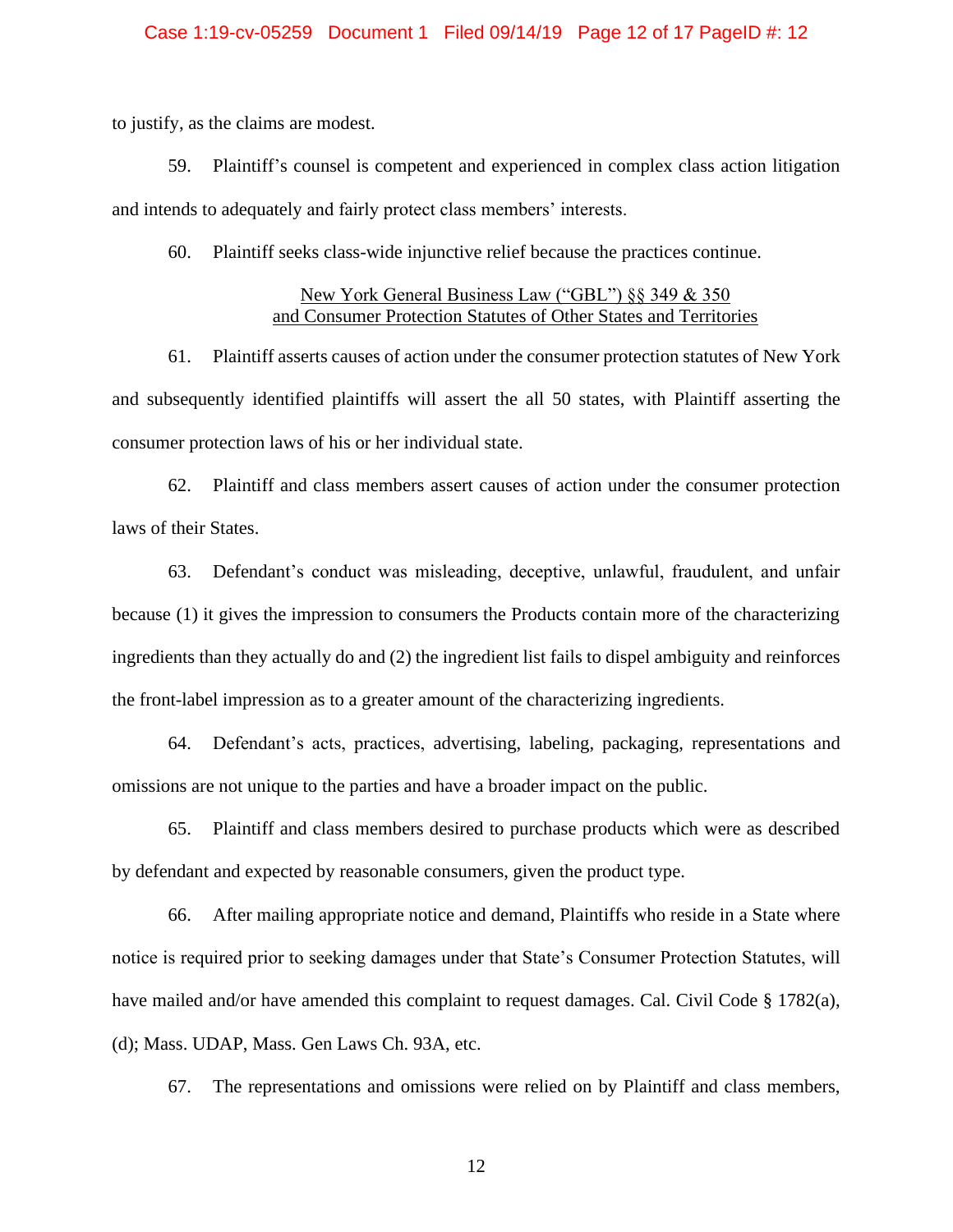who paid more than they would have, causing damages.

#### Negligent Misrepresentation

68. Plaintiff and class members incorporate by reference all preceding paragraphs.

69. Defendant misrepresented the misrepresented the substantive, quality, compositional, organoleptic and/or nutritional attributes of the Products through representing the characterizing ingredient was present in greater amount than it was.

70. Defendant had a duty to disclose and/or provide non-deceptive labeling of the Products and knew or should have known same were false or misleading.

71. This duty is based on defendant's position as an entity which has held itself out as having special knowledge in the production, service and/or sale of the product type, given that defendant is an almond growing cooperative and would presumably not mislead consumers in the realm of other agricultural products.

72. The representations took advantage of cognitive shortcuts made by consumers at the point-of-sale and their trust placed in defendant, a well-known and widely recognized and respected brand in this sector for this type of product.

73. Plaintiff and class members reasonably and justifiably relied on these negligent misrepresentations and omissions, which served to induce and did induce, the purchase of the Products.

74. Plaintiff and class members would not have purchased the Products or paid as much if the true facts had been known, suffering damages.

# Breaches of Express Warranty Implied Warranty of Merchantability and Magnuson Moss Warranty Act, 15 U.S.C. §§ 2301, *et seq*.

75. Plaintiff incorporates by references all preceding paragraphs.

76. Defendant manufactures and sells products which contain a characterizing ingredient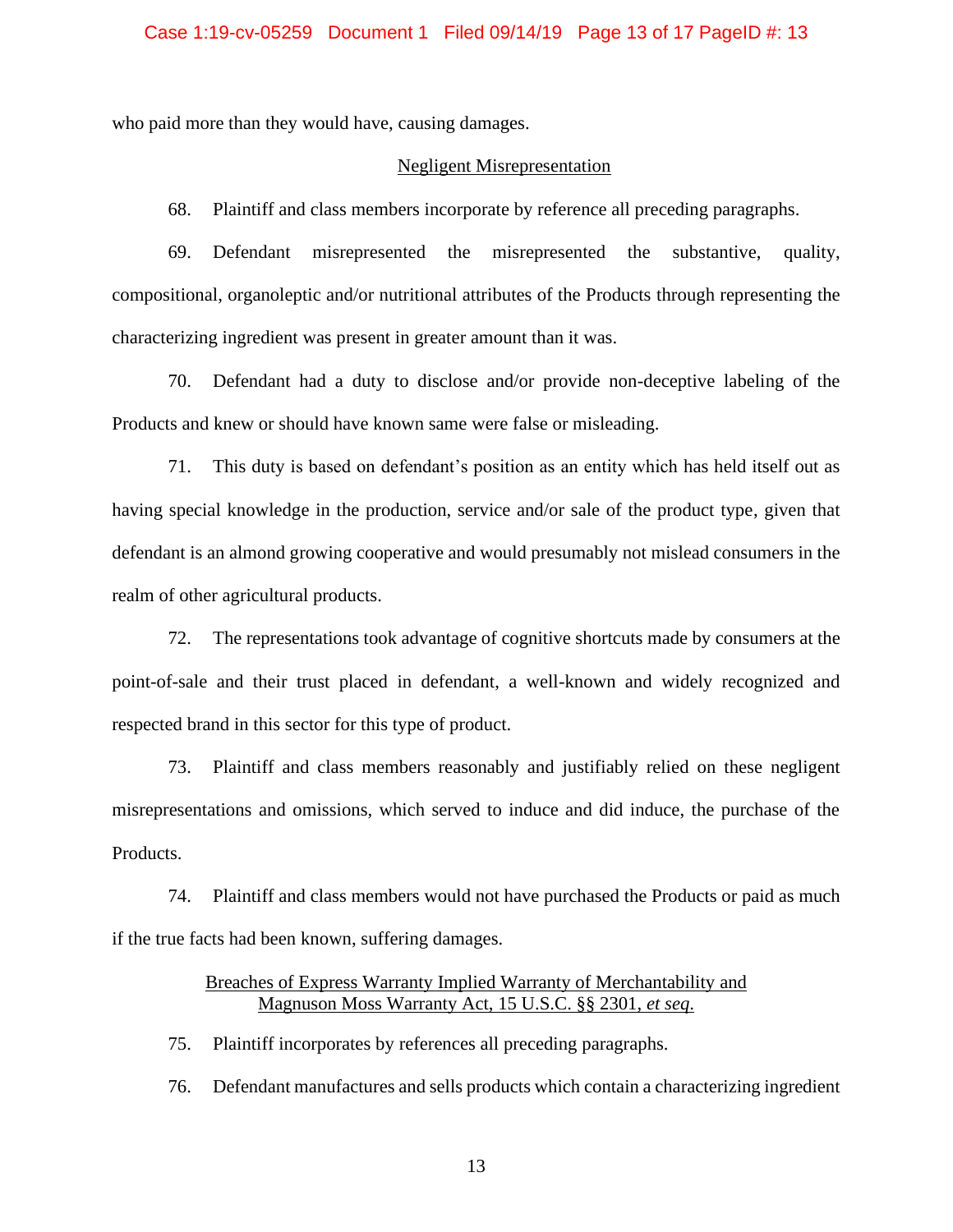# Case 1:19-cv-05259 Document 1 Filed 09/14/19 Page 14 of 17 PageID #: 14

or flavor which is desired by consumers.

77. The Products warranted to Plaintiff and class members that they possessed substantive, functional, nutritional, qualitative, compositional, organoleptic, sensory, physical and other attributes which they did not.

78. Defendant's front labels informed Plaintiff the Products contained flavoring exclusively from vanilla when this was not accurate.

79. Defendant had a duty to disclose and/or provide a non-deceptive description of the Products flavoring and ingredients and knew or should have known same were false or misleading.

80. This duty is based, in part, on defendant's position as one of the most recognized companies in the nation in this sector.

81. The Products warranted to Plaintiff and class members that the characterizing ingredients, emphasized by the Products' name, description, label and/or website and marketing, was (1) present in an amount sufficient to characterize the Products and (2) the exclusive source of flavor in the Products.

82. Plaintiff provided or will provide notice to defendant and/or its agents, representatives or retailers.

83. The Products did not conform to their affirmations of fact and promises, wholly due to defendant's actions and were not merchantable.

84. Plaintiff and class members relied on defendant's claims, paying more than they would have.

#### Fraud

85. Plaintiff incorporate by references all preceding paragraphs.

86. Defendant's purpose was to sell a product which contained a valuable and desired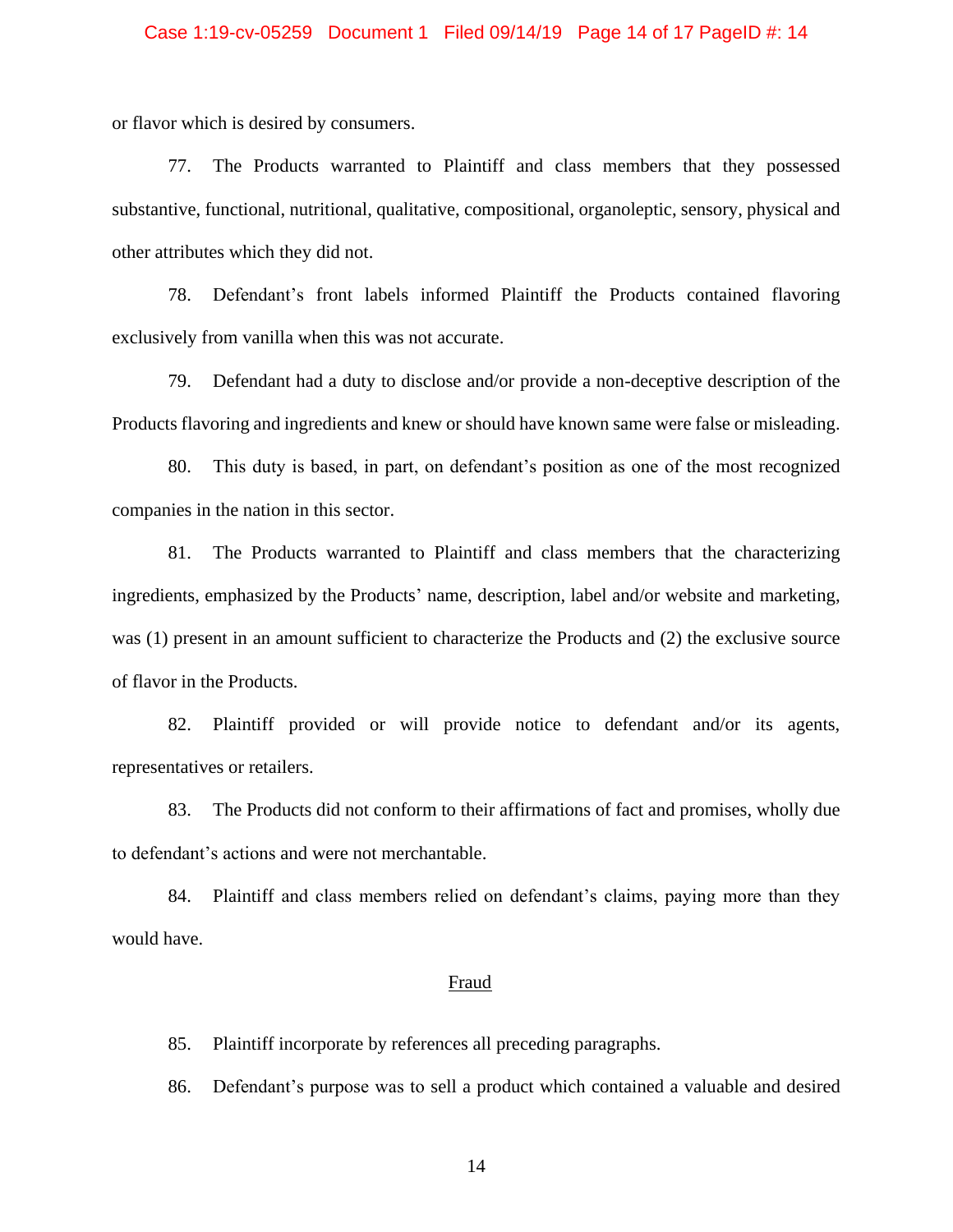# Case 1:19-cv-05259 Document 1 Filed 09/14/19 Page 15 of 17 PageID #: 15

characterizing ingredient or flavor, and represent the Products were exclusively or predominantly flavored from that ingredient and contained sufficient independent amounts of same such that they would accurately be described by the product name ascribed to them.

87. The Products were not flavored exclusively from the characterizing ingredient.

88. Defendant's fraudulent intent is evinced by its failure to accurately identify the Products on their front labels when it was able to disclose this but did not accurately describe the nature of the Products.

89. Defendant's intent was to secure economic advantage in the marketplace against competitors by appealing to consumers who value products with this characterizing ingredient for the above-described reasons.

90. Plaintiff and class members observed and relied on defendant's claims, causing them to pay more than they would have, entitling them to damages.

#### Unjust Enrichment

91. Plaintiff incorporates by references all preceding paragraphs.

92. Defendant obtained benefits and monies because the Products were not as represented and expected, to the detriment and impoverishment of plaintiff and class members, who seek restitution and disgorgement of inequitably obtained profits.

#### Jury Demand and Prayer for Relief

Plaintiff demands a jury trial on all issues.

**WHEREFORE,** Plaintiff prays for judgment:

- 1. Declaring this a proper class action, certifying plaintiff as representative and the undersigned as counsel for the class;
- 2. Entering preliminary and permanent injunctive relief by directing defendant to correct the challenged practices to comply with the law;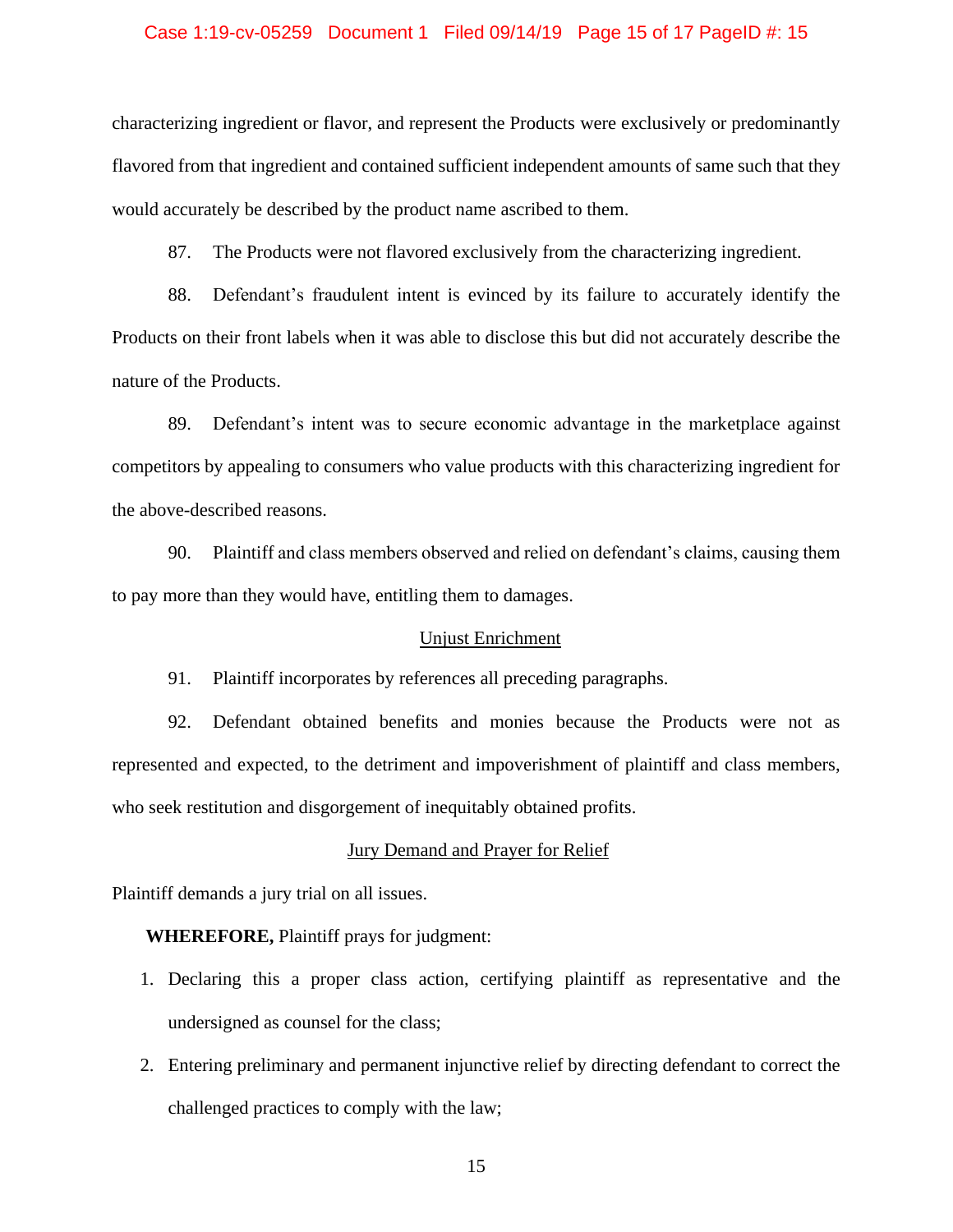- 3. Injunctive relief to remove and/or refrain from the challenged representations, restitution and disgorgement for members of the State Subclasses pursuant to the consumer protection laws of their States;
- 4. Awarding monetary damages and interest, including treble and punitive damages, pursuant to the common law and consumer protection law claims, and other statutory claims;
- 5. Awarding costs and expenses, including reasonable fees for plaintiffs' attorneys and experts; and
- 6. Other and further relief as the Court deems just and proper.

Dated: September 14, 2019

Respectfully submitted,

Sheehan & Associates, P.C. /s/Spencer Sheehan Spencer Sheehan 505 Northern Blvd., Suite 311 Great Neck, NY 11021 (516) 303-0552 *spencer@spencersheehan.com* E.D.N.Y. # SS-8533 S.D.N.Y. # SS-2056

*-and-*

Reese LLP Michael R. Reese 100 West 93rd Street, 16th Floor New York, NY 10025 Telephone: (212) 643-0500 Facsimile: (212) 253-4272 mreese@reesellp.com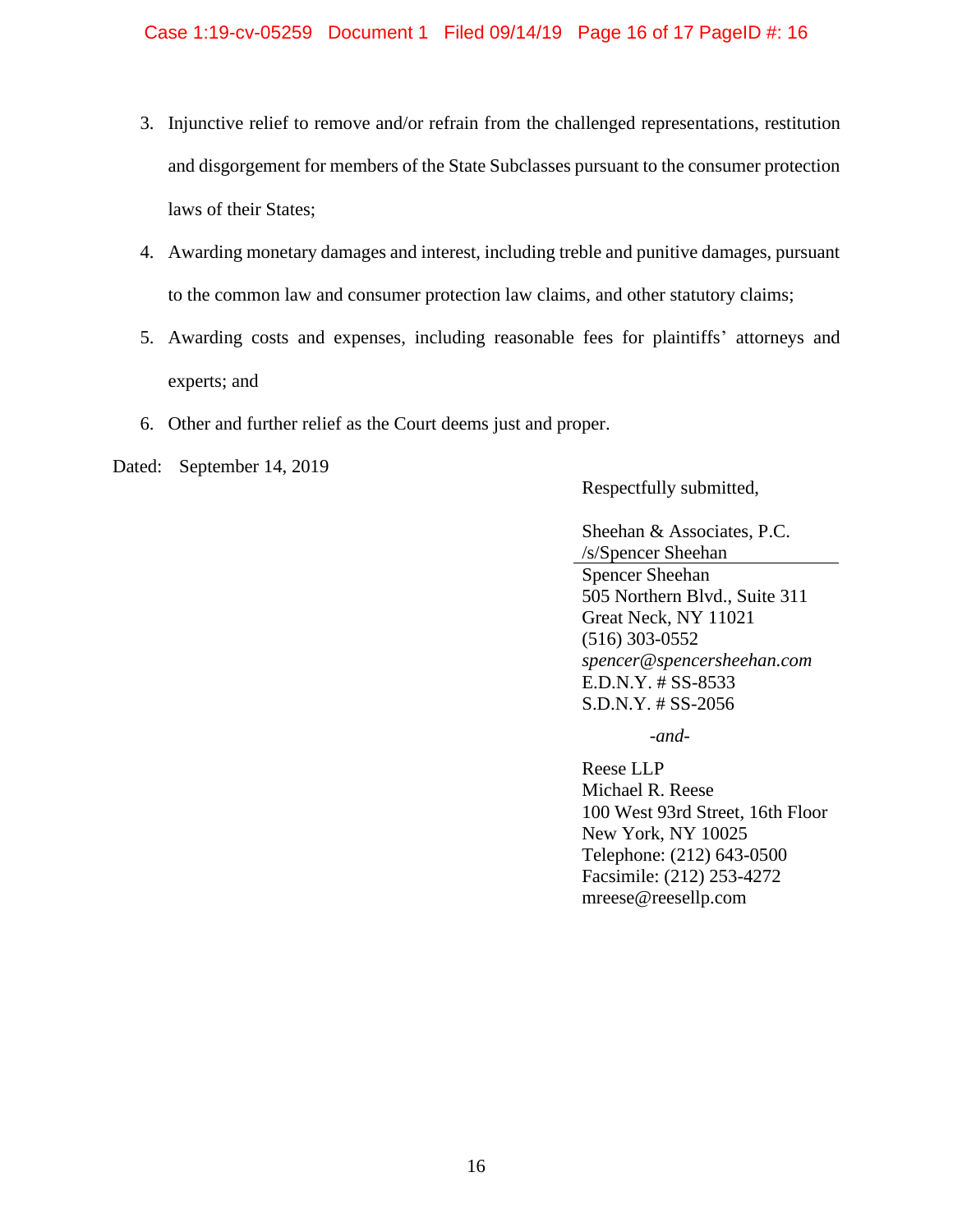1:19-cv-05259 United States District Court Eastern District of New York

June Varelli individually and on behalf of all others similarly situated

Plaintiff

- against -

Blue Diamond Growers

Defendant

Complaint

Sheehan & Associates, P.C. 505 Northern Blvd., #311 Great Neck, NY 11021 Tel: (516) 303-0552 Fax: (516) 234-7800

Pursuant to 22 NYCRR 130-1.1, the undersigned, an attorney admitted to practice in the courts of New York State, certifies that, upon information, and belief, formed after an inquiry reasonable under the circumstances, the contentions contained in the annexed documents are not frivolous.

Dated: September 14, 2019

/s/ Spencer Sheehan Spencer Sheehan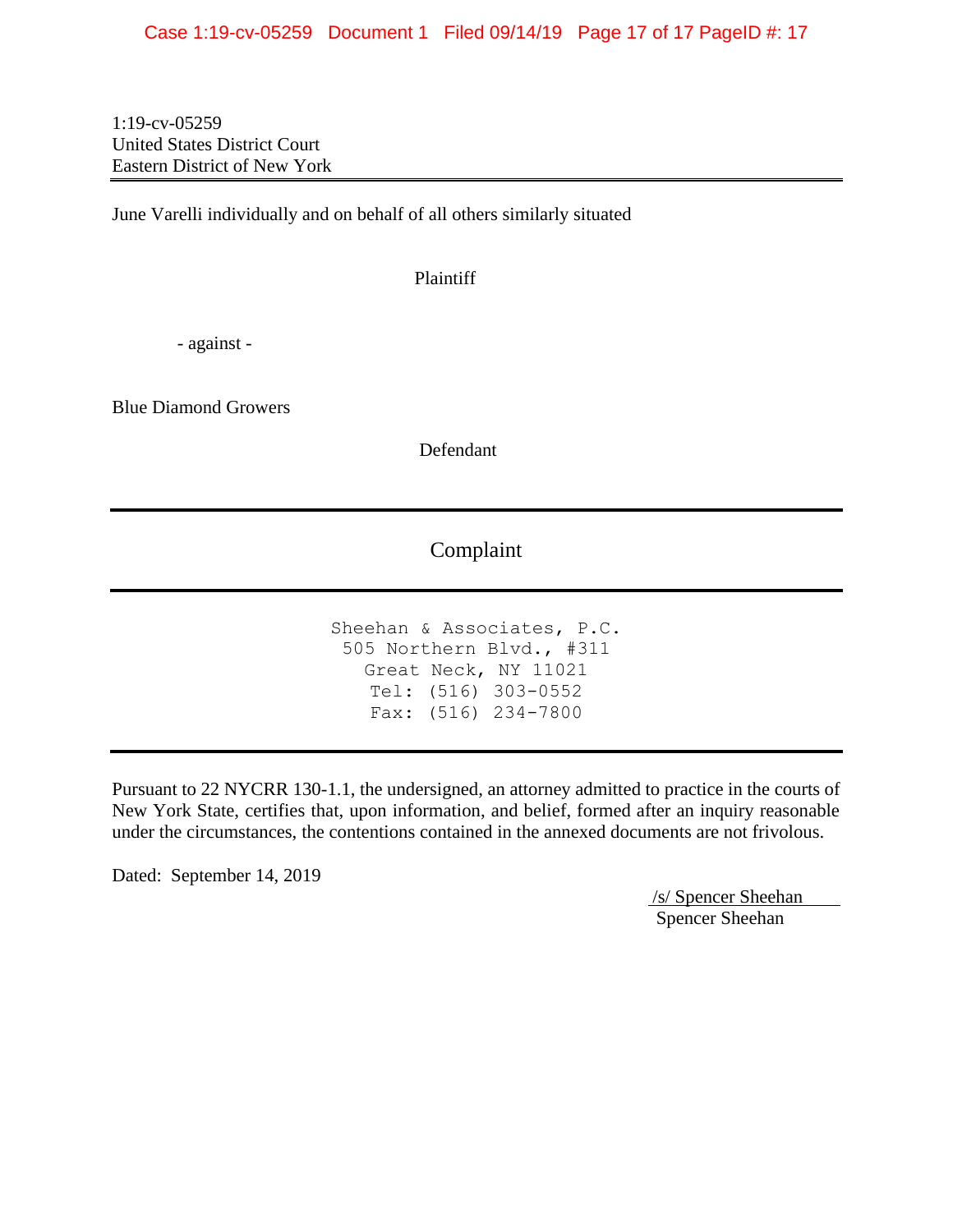# IS 44 (Rev. 07/16) **Case 1:19-cv-05259** Document  $\overline{c}$  over  $\overline{R}$  SHEL<sub>1</sub>9 Page 1 of 2 PageID #: 18

The JS 44 civil cover sheet and the information contained herein neither replace nor supplement the filing and service of pleadings or other papers as required by law, except as provided by local rules of court. This form,

| I. (a) PLAINTIFFS<br>June Varelli, individually and on behalf of all others similarly situated                                                                                                                                                                                                                                                                                                                                                                                                                                                                                                                                                               |                                                                                                                                                                                                                                                                                                                                                                                                                                                                                                                                                                                                                                |                                                                                                                                                                                                                                                                                                                                                                                                                                                                                                                                                                                                                                                                                |                                                                                                                                                                                                                                                                                                                                                                                                                                                                      | <b>DEFENDANTS</b><br><b>Blue Diamond Growers</b>                                                                                                                                                                                                                                                                                                                                                                                                          |                                                                                                                                                                                                                                                                                                                                                                                                                                                                                                                                                                                                                                                                                                      |  |
|--------------------------------------------------------------------------------------------------------------------------------------------------------------------------------------------------------------------------------------------------------------------------------------------------------------------------------------------------------------------------------------------------------------------------------------------------------------------------------------------------------------------------------------------------------------------------------------------------------------------------------------------------------------|--------------------------------------------------------------------------------------------------------------------------------------------------------------------------------------------------------------------------------------------------------------------------------------------------------------------------------------------------------------------------------------------------------------------------------------------------------------------------------------------------------------------------------------------------------------------------------------------------------------------------------|--------------------------------------------------------------------------------------------------------------------------------------------------------------------------------------------------------------------------------------------------------------------------------------------------------------------------------------------------------------------------------------------------------------------------------------------------------------------------------------------------------------------------------------------------------------------------------------------------------------------------------------------------------------------------------|----------------------------------------------------------------------------------------------------------------------------------------------------------------------------------------------------------------------------------------------------------------------------------------------------------------------------------------------------------------------------------------------------------------------------------------------------------------------|-----------------------------------------------------------------------------------------------------------------------------------------------------------------------------------------------------------------------------------------------------------------------------------------------------------------------------------------------------------------------------------------------------------------------------------------------------------|------------------------------------------------------------------------------------------------------------------------------------------------------------------------------------------------------------------------------------------------------------------------------------------------------------------------------------------------------------------------------------------------------------------------------------------------------------------------------------------------------------------------------------------------------------------------------------------------------------------------------------------------------------------------------------------------------|--|
| (b) County of Residence of First Listed Plaintiff<br>Queens<br>(EXCEPT IN U.S. PLAINTIFF CASES)<br>(c) Attorneys (Firm Name, Address, and Telephone Number)<br>SHEEHAN & ASSOCIATES, P.C., 505 NORTHERN BLVD STE 311<br>GREAT NECK NY 11021-5101, (516) 303-0552, REESE LLP, 100 WEST                                                                                                                                                                                                                                                                                                                                                                        |                                                                                                                                                                                                                                                                                                                                                                                                                                                                                                                                                                                                                                |                                                                                                                                                                                                                                                                                                                                                                                                                                                                                                                                                                                                                                                                                | NOTE:<br>Attorneys (If Known)                                                                                                                                                                                                                                                                                                                                                                                                                                        | County of Residence of First Listed Defendant<br>(IN U.S. PLAINTIFF CASES ONLY)<br>IN LAND CONDEMNATION CASES, USE THE LOCATION OF<br>THE TRACT OF LAND INVOLVED.                                                                                                                                                                                                                                                                                         |                                                                                                                                                                                                                                                                                                                                                                                                                                                                                                                                                                                                                                                                                                      |  |
| 93RD STREET, 16TH FLOOR, NEW YORK, NY 10025, (212) 643-0500                                                                                                                                                                                                                                                                                                                                                                                                                                                                                                                                                                                                  |                                                                                                                                                                                                                                                                                                                                                                                                                                                                                                                                                                                                                                |                                                                                                                                                                                                                                                                                                                                                                                                                                                                                                                                                                                                                                                                                |                                                                                                                                                                                                                                                                                                                                                                                                                                                                      |                                                                                                                                                                                                                                                                                                                                                                                                                                                           |                                                                                                                                                                                                                                                                                                                                                                                                                                                                                                                                                                                                                                                                                                      |  |
| <b>II. BASIS OF JURISDICTION</b> (Place an "X" in One Box Only)                                                                                                                                                                                                                                                                                                                                                                                                                                                                                                                                                                                              |                                                                                                                                                                                                                                                                                                                                                                                                                                                                                                                                                                                                                                |                                                                                                                                                                                                                                                                                                                                                                                                                                                                                                                                                                                                                                                                                |                                                                                                                                                                                                                                                                                                                                                                                                                                                                      |                                                                                                                                                                                                                                                                                                                                                                                                                                                           | <b>III. CITIZENSHIP OF PRINCIPAL PARTIES</b> (Place an "X" in One Box for Plaintiff                                                                                                                                                                                                                                                                                                                                                                                                                                                                                                                                                                                                                  |  |
| $\Box$ 1 U.S. Government<br>Plaintiff                                                                                                                                                                                                                                                                                                                                                                                                                                                                                                                                                                                                                        | <b>1</b> 3 Federal Question<br>(U.S. Government Not a Party)                                                                                                                                                                                                                                                                                                                                                                                                                                                                                                                                                                   |                                                                                                                                                                                                                                                                                                                                                                                                                                                                                                                                                                                                                                                                                | (For Diversity Cases Only)<br>Citizen of This State                                                                                                                                                                                                                                                                                                                                                                                                                  | <b>DEF</b><br><b>PTF</b><br>≵ ৷<br>$\Box$ 1<br>Incorporated or Principal Place<br>of Business In This State                                                                                                                                                                                                                                                                                                                                               | and One Box for Defendant)<br><b>PTF</b><br>DEF<br>$\Box$ 4<br>$\Box$ 4                                                                                                                                                                                                                                                                                                                                                                                                                                                                                                                                                                                                                              |  |
| $\Box$ 2 U.S. Government<br>Defendant                                                                                                                                                                                                                                                                                                                                                                                                                                                                                                                                                                                                                        | $\mathbf{M}$ 4 Diversity                                                                                                                                                                                                                                                                                                                                                                                                                                                                                                                                                                                                       | (Indicate Citizenship of Parties in Item III)                                                                                                                                                                                                                                                                                                                                                                                                                                                                                                                                                                                                                                  | Citizen of Another State                                                                                                                                                                                                                                                                                                                                                                                                                                             | $\Box$ 2<br>2 Incorporated and Principal Place<br>of Business In Another State                                                                                                                                                                                                                                                                                                                                                                            | $\mathbf{\times}$ 5<br>$\mathsf{\Pi}$ 5                                                                                                                                                                                                                                                                                                                                                                                                                                                                                                                                                                                                                                                              |  |
|                                                                                                                                                                                                                                                                                                                                                                                                                                                                                                                                                                                                                                                              |                                                                                                                                                                                                                                                                                                                                                                                                                                                                                                                                                                                                                                |                                                                                                                                                                                                                                                                                                                                                                                                                                                                                                                                                                                                                                                                                | Citizen or Subject of a<br>Foreign Country                                                                                                                                                                                                                                                                                                                                                                                                                           | $\Box$ 3 Foreign Nation<br>$\Box$ 3                                                                                                                                                                                                                                                                                                                                                                                                                       | $\Box$ 6<br>$\Box$ 6                                                                                                                                                                                                                                                                                                                                                                                                                                                                                                                                                                                                                                                                                 |  |
| <b>IV. NATURE OF SUIT</b> (Place an "X" in One Box Only)                                                                                                                                                                                                                                                                                                                                                                                                                                                                                                                                                                                                     |                                                                                                                                                                                                                                                                                                                                                                                                                                                                                                                                                                                                                                |                                                                                                                                                                                                                                                                                                                                                                                                                                                                                                                                                                                                                                                                                |                                                                                                                                                                                                                                                                                                                                                                                                                                                                      |                                                                                                                                                                                                                                                                                                                                                                                                                                                           |                                                                                                                                                                                                                                                                                                                                                                                                                                                                                                                                                                                                                                                                                                      |  |
| <b>CONTRACT</b><br>$\Box$ 110 Insurance<br>$\Box$ 120 Marine<br>$\Box$ 130 Miller Act<br>$\Box$ 140 Negotiable Instrument<br>$\Box$ 150 Recovery of Overpayment<br>& Enforcement of Judgment<br>151 Medicare Act<br>152 Recovery of Defaulted<br><b>Student Loans</b><br>(Excludes Veterans)<br>$\Box$ 153 Recovery of Overpayment<br>of Veteran's Benefits<br>160 Stockholders' Suits<br>190 Other Contract<br>195 Contract Product Liability<br>$\Box$ 196 Franchise<br><b>REAL PROPERTY</b><br>210 Land Condemnation<br>220 Foreclosure<br>□ 230 Rent Lease & Ejectment<br>240 Torts to Land<br>245 Tort Product Liability<br>290 All Other Real Property | PERSONAL INJURY<br>$\Box$ 310 Airplane<br>315 Airplane Product<br>Liability<br>$\Box$ 320 Assault, Libel &<br>Slander<br>330 Federal Employers'<br>Liability<br>$\Box$ 340 Marine<br>345 Marine Product<br>Liability<br>□ 350 Motor Vehicle<br>355 Motor Vehicle<br>Product Liability<br>360 Other Personal<br>Injury<br>362 Personal Injury -<br>Medical Malpractice<br><b>CIVIL RIGHTS</b><br>$\Box$ 440 Other Civil Rights<br>$\Box$ 441 Voting<br>$\square$ 442 Employment<br>$\Box$ 443 Housing/<br>Accommodations<br>$\Box$ 445 Amer. w/Disabilities<br>Employment<br>446 Amer. w/Disabilities<br>Other<br>448 Education | <b>TORTS</b><br>PERSONAL INJURY<br>$\Box$ 365 Personal Injury -<br>Product Liability<br>367 Health Care/<br>Pharmaceutical<br>Personal Injury<br>Product Liability<br><b>1</b> 368 Asbestos Personal<br><b>Injury Product</b><br>Liability<br><b>X</b> 370 Other Fraud<br>$\Box$ 371 Truth in Lending<br>380 Other Personal<br><b>Property Damage</b><br>385 Property Damage<br>Product Liability<br><b>PRISONER PETITIONS</b><br><b>Habeas Corpus:</b><br>463 Alien Detainee<br><b>J</b> 510 Motions to Vacate<br>Sentence<br>530 General<br>535 Death Penalty<br>Other:<br>□ 540 Mandamus & Other<br>$\Box$ 550 Civil Rights<br>555 Prison Condition<br>560 Civil Detainee - | <b>FORFEITURE/PENALTY</b><br>□ 625 Drug Related Seizure<br>of Property 21 USC 881<br>$\Box$ 690 Other<br><b>LABOR</b><br>PERSONAL PROPERTY   710 Fair Labor Standards<br>Act<br>720 Labor/Management<br>Relations<br>740 Railway Labor Act<br>751 Family and Medical<br>Leave Act<br>790 Other Labor Litigation<br>791 Employee Retirement<br>Income Security Act<br><b>IMMIGRATION</b><br>462 Naturalization Application<br>$\Box$ 465 Other Immigration<br>Actions | <b>BANKRUPTCY</b><br>422 Appeal 28 USC 158<br>423 Withdrawal<br>28 USC 157<br><b>PROPERTY RIGHTS</b><br>□ 820 Copyrights<br>□ 830 Patent<br>□ 840 Trademark<br><b>SOCIAL SECURITY</b><br>$\Box$ 861 HIA (1395ff)<br><b>1</b> 862 Black Lung (923)<br>$\Box$ 863 DIWC/DIWW (405(g))<br>□ 864 SSID Title XVI<br>$\Box$ 865 RSI (405(g))<br><b>FEDERAL TAX SUITS</b><br>□ 870 Taxes (U.S. Plaintiff<br>or Defendant)<br>□ 871 IRS-Third Party<br>26 USC 7609 | <b>OTHER STATUTES</b><br>7 375 False Claims Act<br>7 376 Qui Tam (31 USC<br>3729(a)<br>$\Box$ 400 State Reapportionment<br>$\Box$ 410 Antitrust<br>$\Box$ 430 Banks and Banking<br>$\Box$ 450 Commerce<br>$\Box$ 460 Deportation<br>1 470 Racketeer Influenced and<br>Corrupt Organizations<br>480 Consumer Credit<br>490 Cable/Sat TV<br>50 Securities/Commodities/<br>Exchange<br>1 890 Other Statutory Actions<br>□ 891 Agricultural Acts<br>□ 893 Environmental Matters<br>$\Box$ 895 Freedom of Information<br>Act<br>$\Box$ 896 Arbitration<br>□ 899 Administrative Procedure<br>Act/Review or Appeal of<br><b>Agency Decision</b><br>$\Box$ 950 Constitutionality of<br><b>State Statutes</b> |  |
| V. ORIGIN (Place an "X" in One Box Only)                                                                                                                                                                                                                                                                                                                                                                                                                                                                                                                                                                                                                     |                                                                                                                                                                                                                                                                                                                                                                                                                                                                                                                                                                                                                                | Conditions of<br>Confinement                                                                                                                                                                                                                                                                                                                                                                                                                                                                                                                                                                                                                                                   |                                                                                                                                                                                                                                                                                                                                                                                                                                                                      |                                                                                                                                                                                                                                                                                                                                                                                                                                                           |                                                                                                                                                                                                                                                                                                                                                                                                                                                                                                                                                                                                                                                                                                      |  |
| $\mathbf{\times}$ 1 Original<br>Proceeding                                                                                                                                                                                                                                                                                                                                                                                                                                                                                                                                                                                                                   | $\square$ 2 Removed from<br>$\Box$ 3<br>State Court                                                                                                                                                                                                                                                                                                                                                                                                                                                                                                                                                                            | Remanded from<br>Appellate Court                                                                                                                                                                                                                                                                                                                                                                                                                                                                                                                                                                                                                                               | $\Box$ 4 Reinstated or<br>$\Box$ 5 Transferred from<br>Reopened<br>(specify)                                                                                                                                                                                                                                                                                                                                                                                         | $\Box$ 6 Multidistrict<br>Litigation -<br><b>Another District</b><br>Transfer                                                                                                                                                                                                                                                                                                                                                                             | $\Box$ 8 Multidistrict<br>Litigation -<br>Direct File                                                                                                                                                                                                                                                                                                                                                                                                                                                                                                                                                                                                                                                |  |
| VI. CAUSE OF ACTION                                                                                                                                                                                                                                                                                                                                                                                                                                                                                                                                                                                                                                          | 28 USC § 1332<br>Brief description of cause:<br>False advertising                                                                                                                                                                                                                                                                                                                                                                                                                                                                                                                                                              |                                                                                                                                                                                                                                                                                                                                                                                                                                                                                                                                                                                                                                                                                | Cite the U.S. Civil Statute under which you are filing (Do not cite jurisdictional statutes unless diversity):                                                                                                                                                                                                                                                                                                                                                       |                                                                                                                                                                                                                                                                                                                                                                                                                                                           |                                                                                                                                                                                                                                                                                                                                                                                                                                                                                                                                                                                                                                                                                                      |  |
| VII. REQUESTED IN<br>⊠<br>CHECK IF THIS IS A CLASS ACTION<br>UNDER RULE 23, F.R.Cv.P.<br><b>COMPLAINT:</b>                                                                                                                                                                                                                                                                                                                                                                                                                                                                                                                                                   |                                                                                                                                                                                                                                                                                                                                                                                                                                                                                                                                                                                                                                |                                                                                                                                                                                                                                                                                                                                                                                                                                                                                                                                                                                                                                                                                | <b>DEMAND \$</b><br>5,000,000.00                                                                                                                                                                                                                                                                                                                                                                                                                                     | CHECK YES only if demanded in complaint:<br><b>X</b> Yes<br>$\Box$ No<br><b>JURY DEMAND:</b>                                                                                                                                                                                                                                                                                                                                                              |                                                                                                                                                                                                                                                                                                                                                                                                                                                                                                                                                                                                                                                                                                      |  |
| VIII. RELATED CASE(S)<br><b>IF ANY</b>                                                                                                                                                                                                                                                                                                                                                                                                                                                                                                                                                                                                                       | (See instructions):<br><b>JUDGE</b>                                                                                                                                                                                                                                                                                                                                                                                                                                                                                                                                                                                            |                                                                                                                                                                                                                                                                                                                                                                                                                                                                                                                                                                                                                                                                                |                                                                                                                                                                                                                                                                                                                                                                                                                                                                      | DOCKET NUMBER                                                                                                                                                                                                                                                                                                                                                                                                                                             |                                                                                                                                                                                                                                                                                                                                                                                                                                                                                                                                                                                                                                                                                                      |  |
| DATE<br>09/14/2019<br><b>FOR OFFICE USE ONLY</b>                                                                                                                                                                                                                                                                                                                                                                                                                                                                                                                                                                                                             | SIGNATURE OF ATTORNEY OF RECORD<br>/s/ Spencer Sheehan                                                                                                                                                                                                                                                                                                                                                                                                                                                                                                                                                                         |                                                                                                                                                                                                                                                                                                                                                                                                                                                                                                                                                                                                                                                                                |                                                                                                                                                                                                                                                                                                                                                                                                                                                                      |                                                                                                                                                                                                                                                                                                                                                                                                                                                           |                                                                                                                                                                                                                                                                                                                                                                                                                                                                                                                                                                                                                                                                                                      |  |
| RECEIPT#                                                                                                                                                                                                                                                                                                                                                                                                                                                                                                                                                                                                                                                     | <b>AMOUNT</b>                                                                                                                                                                                                                                                                                                                                                                                                                                                                                                                                                                                                                  | <b>APPLYING IFP</b>                                                                                                                                                                                                                                                                                                                                                                                                                                                                                                                                                                                                                                                            | <b>JUDGE</b>                                                                                                                                                                                                                                                                                                                                                                                                                                                         | MAG. JUDGE                                                                                                                                                                                                                                                                                                                                                                                                                                                |                                                                                                                                                                                                                                                                                                                                                                                                                                                                                                                                                                                                                                                                                                      |  |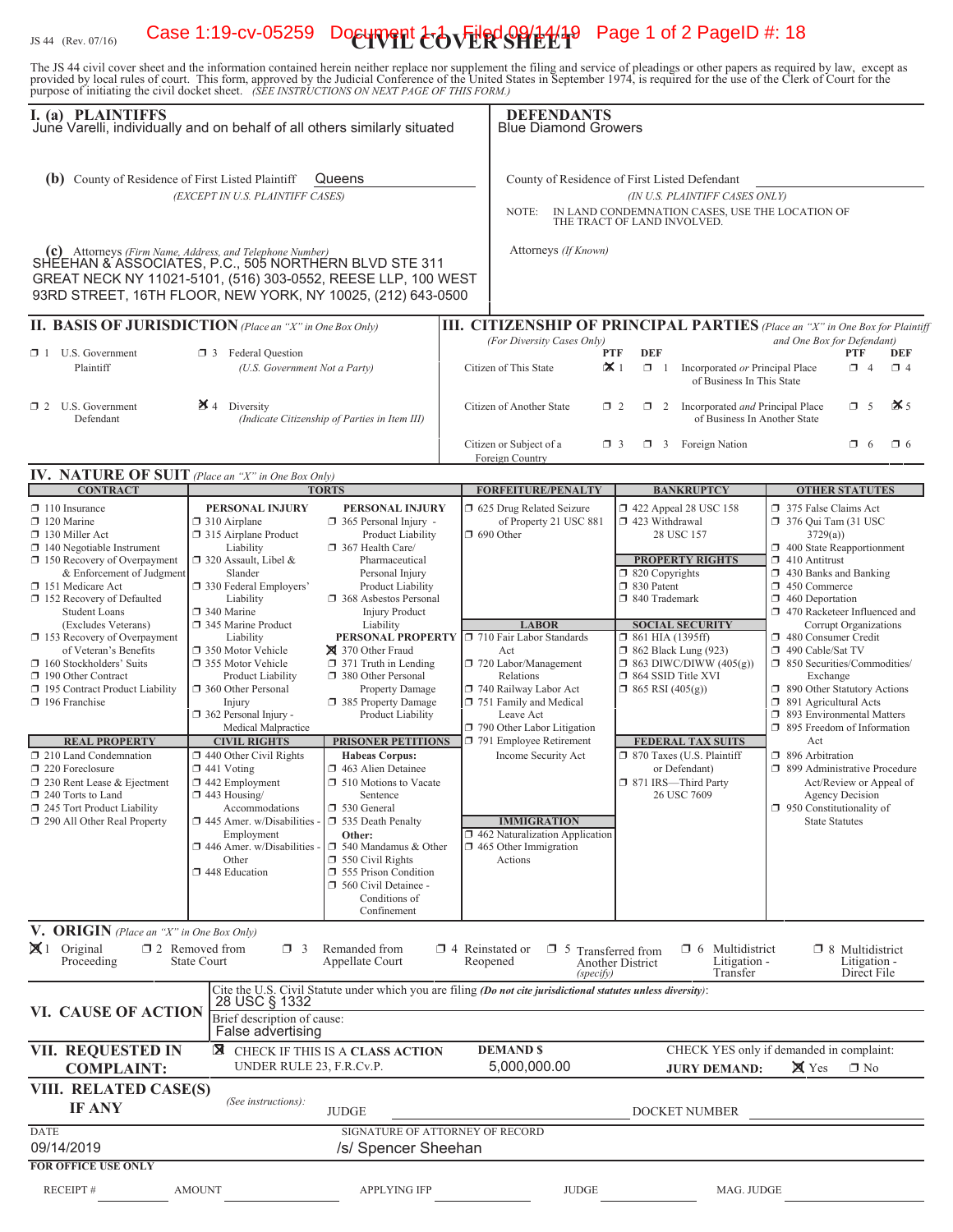# CERTIFICATION OF ARBITRATION ELIGIBILITY Case 1:19-cv-05259 Document 1-1 Filed 09/14/19 Page 2 of 2 PageID #: 19

Local Arbitration Rule 83.10 provides that with certain exceptions, actions seeking money damages only in an amount not in excess of \$150,000, exclusive of interest and costs, are eligible for compulsory arbitration. The amount of damages is presumed to be below the threshold amount unless a certification to the contrary is filed.

I, Spencer Sheehan counsel for plaintiff and the above captioned civil action is ineligible for compulsory arbitration for the following reason(s): Spencer Sheehan **player counting that Spencer Sheehan** 

- 冈 monetary damages sought are in excess of \$150,000, exclusive of interest and costs,
- 冈 the complaint seeks injunctive relief.
- $\Box$ the matter is otherwise ineligible for the following reason

### **DISCLOSURE STATEMENT - FEDERAL RULES CIVIL PROCEDURE 7.1**

Identify any parent corporation and any publicly held corporation that owns  $10\%$  or more or its stocks:

#### **RELATED CASE STATEMENT (Section VIII on the Front of this Form)**

Please list all cases that are arguably related pursuant to Division of Business Rule 50.3.1 in Section VIII on the front of this form. Rule 50.3.1 (a) provides that "A civil case is "related" to another civil case for purposes of this guideline when, because of the similarity of facts and legal issues or because the cases arise from the same transactions or events, a substantial saving of judicial resources is likely to result from assigning both cases to the same judge and magistrate judge." Rule 50.3.1 (b) provides that "A civil case shall not be deemed "related" to another civil case merely because the civil case: (A) involves identical legal issues, or (B) involves the same parties." Rule 50.3.1 (c) further provides that "Presumptively, and subject to the power of a judge to determine otherwise pursuant to paragraph (d), civil cases shall not be deemed to be "related" unless both cases are still pending before the court."

#### **NY-E DIVISION OF BUSINESS RULE 50.1(d)(2)**

- 1.) Is the civil action being filed in the Eastern District removed from a New York State Court located in Nassau or Suffolk County: No. 2008. The County: No. 2008. The County: No. 2008. The County: No. 2008. The County: No. 2008. The County: No. 2008. The County: No. 2008. The County: No. 2008. The County: No. 2008. The County: No. 2008. The Co
- 2.) If you answered "no" above: a) Did the events or omissions giving rise to the claim or claims, or a substantial part thereof, occur in Nassau or Suffolk County? No

b) Did the events or omissions giving rise to the claim or claims, or a substantial part thereof, occur in the Eastern District? Yes

If your answer to question 2 (b) is "No," does the defendant (or a majority of the defendants, if there is more than one) reside in Nassau or Suffolk County, or, in an interpleader action, does the claimant (or a majority of the claimants, if there is more than one) reside in Nassau or Suffolk County?

(Note: A corporation shall be considered a resident of the County in which it has the most significant contacts).

#### **BAR ADMISSION**

I am currently admitted in the Eastern District of New York and currently a member in good standing of the bar of this court.  $\mathbb{X}$  $\Gamma$   $\Gamma$  188

Are you currently the subject of any disciplinary action  $(s)$  in this or any other state or federal court? Yes (If yes, please explain)  $|\mathbf{\nabla}|$  No

I certify the accuracy of all information provided above.

<sub>Signature:</sub> /s/ Spencer Sheehan